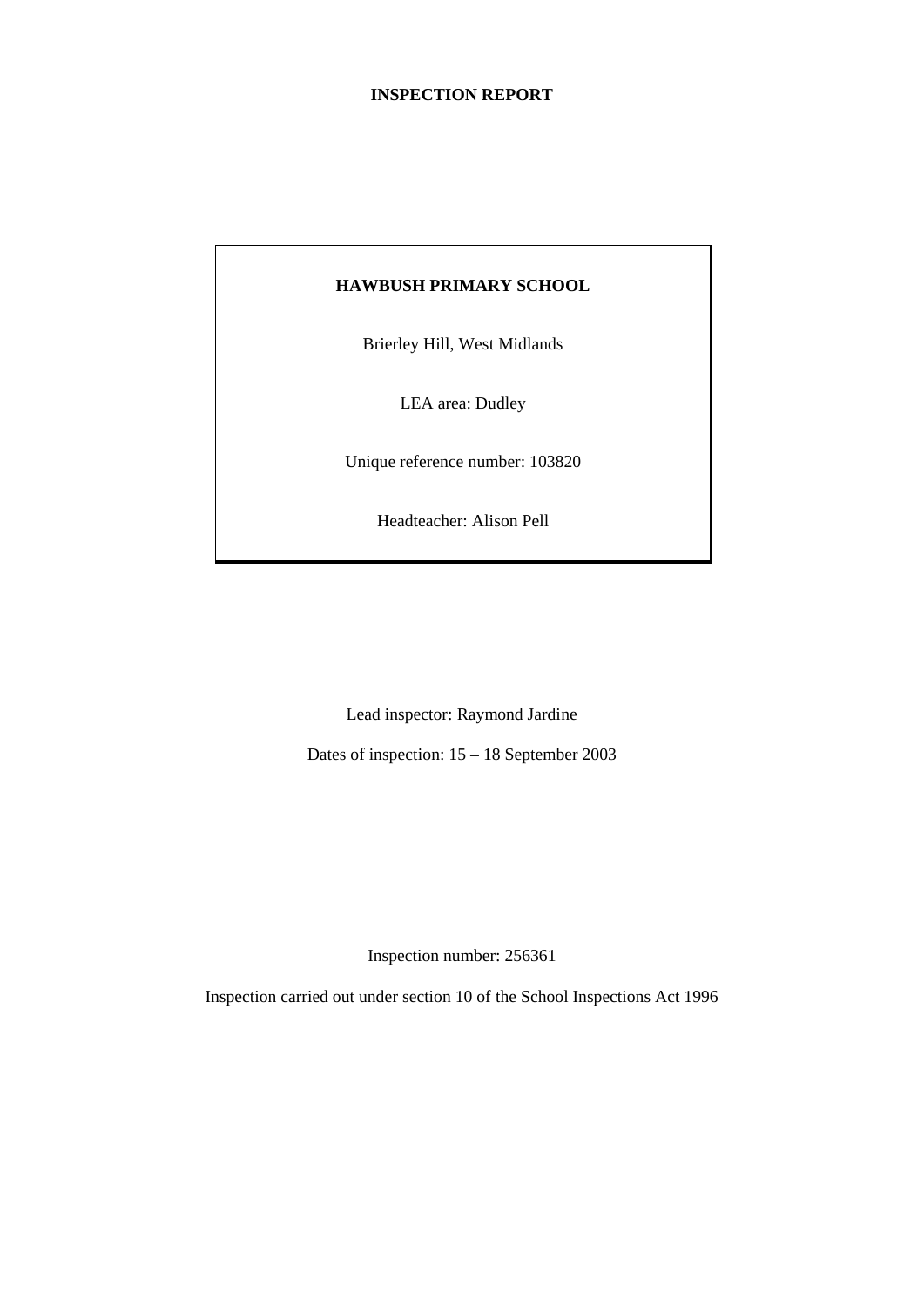## © Crown copyright 2003

This report may be reproduced in whole or in part for non-commercial educational purposes, provided that all extracts quoted are reproduced verbatim without adaptation and on condition that the source and date thereof are stated.

Further copies of this report are obtainable from the school. Under the School Inspections Act 1996, the school must provide a copy of this report and/or its summary free of charge to certain categories of people. A charge not exceeding the full cost of reproduction may be made for any other copies supplied.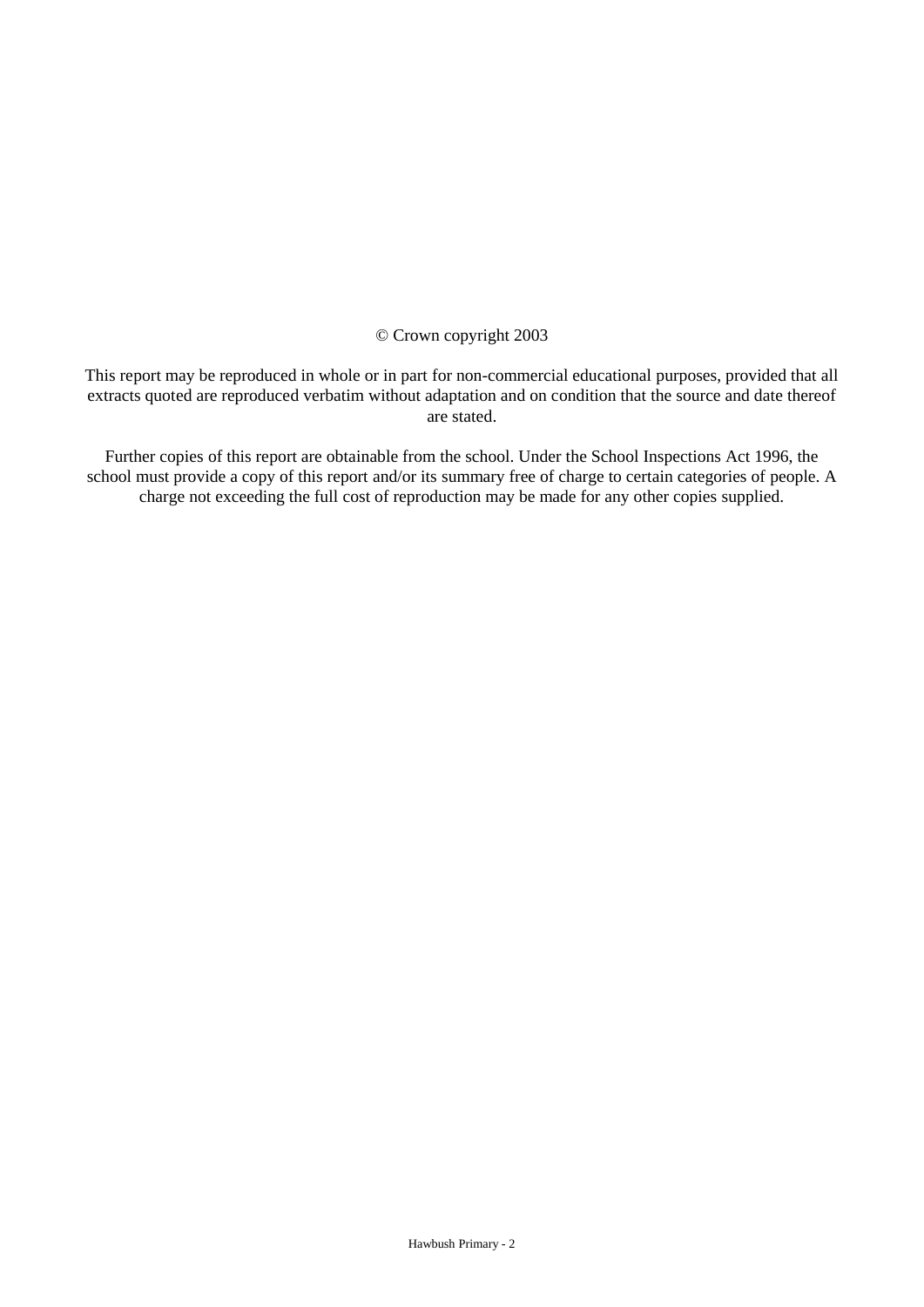# **INFORMATION ABOUT THE SCHOOL**

| Type of school:                                       | Primary                                                      |
|-------------------------------------------------------|--------------------------------------------------------------|
| School category:                                      | Community                                                    |
| Age range of pupils:                                  | $3 - 11$                                                     |
| Gender of pupils:                                     | Mixed                                                        |
| Number on roll:                                       | 320                                                          |
| School address:                                       | Hawbush Road<br><b>Brierley Hill</b><br><b>West Midlands</b> |
| Postcode:                                             | DY5 3NH                                                      |
| Telephone number:                                     | 01384 816930                                                 |
| Fax number:                                           | 01384 816935                                                 |
| Appropriate authority:<br>Name of chair of governors: | The governing body<br><b>Mrs Janet Parkes</b>                |
| Date of previous inspection:                          | 29 October 2001                                              |

# **CHARACTERISTICS OF THE SCHOOL**

The school is above average in size and includes a nursery. Almost all pupils are of white UK heritage; only two pupils have English as an additional language, both very new to the school. Most come from housing estates in the immediate locality and many of their families are considerably economically and socially disadvantaged. There are a small number from travellers' families. The proportion of pupils entering or leaving mid-year is about average. Eighty four pupils are identified as having special educational needs (above average). Of these, 25 receive additional support from outside agencies; four have a Statement of Special Educational Needs. Most of them have speech and communication or social, emotional and behavioural difficulties and some have moderate learning difficulties. The school is part of The Dudley Partnership for Achievement Education Action Zone (EAZ). The school provides community use of some facilities and family support services. Attainment on entry to the school is well below average.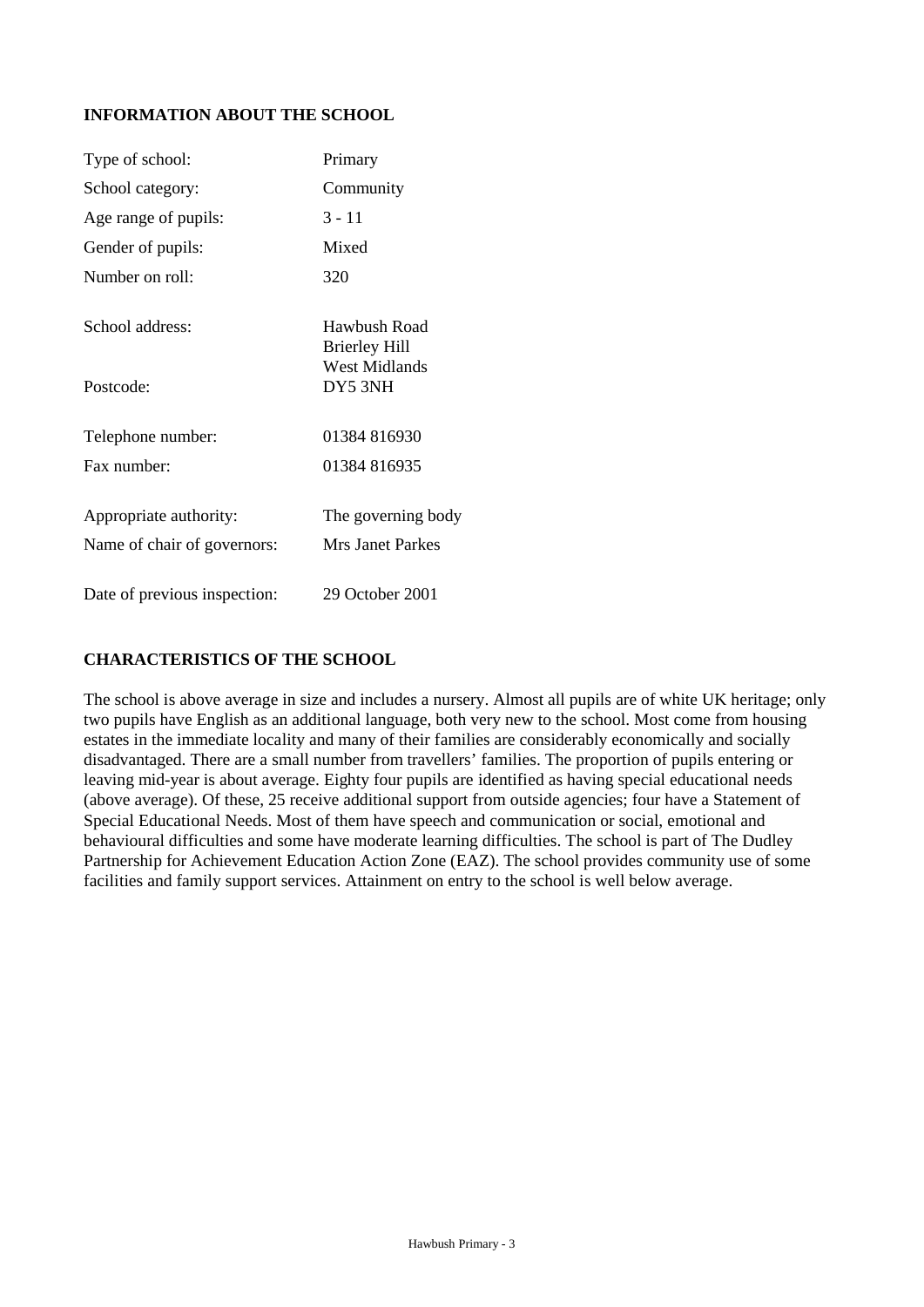# **INFORMATION ABOUT THE INSPECTION TEAM**

| Members of the inspection team |                        | <b>Subject responsibilities</b> |                                             |
|--------------------------------|------------------------|---------------------------------|---------------------------------------------|
| 7428                           | Raymond Jardine        | Lead inspector                  | Science                                     |
|                                |                        |                                 | Information and communication<br>technology |
|                                |                        |                                 | Design and technology                       |
|                                |                        |                                 | Special educational needs                   |
| 9883                           | <b>Brian Silvester</b> | Lay inspector                   |                                             |
| 31838                          | Martyn Williams        | Team inspector                  | English                                     |
|                                |                        |                                 | Geography                                   |
|                                |                        |                                 | History                                     |
|                                |                        |                                 | Religious education                         |
| 8316                           | Josefa O'Hare          | Team inspector                  | <b>Foundation Stage</b>                     |
|                                |                        |                                 | Mathematics                                 |
|                                |                        |                                 | Art and design                              |
|                                |                        |                                 | Music                                       |
|                                |                        |                                 | Physical education                          |

The inspection contractor was:

Serco QAA

Herringston Barn Herringston Dorchester Dorset DT2 9PU

Any concerns or complaints about the inspection or the report should be made initially to the inspection contractor. The procedures are set out in the leaflet *'Complaining about Ofsted Inspections'*, which is available from Ofsted Publications Centre (telephone 07002 637833) or Ofsted's website (www.ofsted.gov.uk).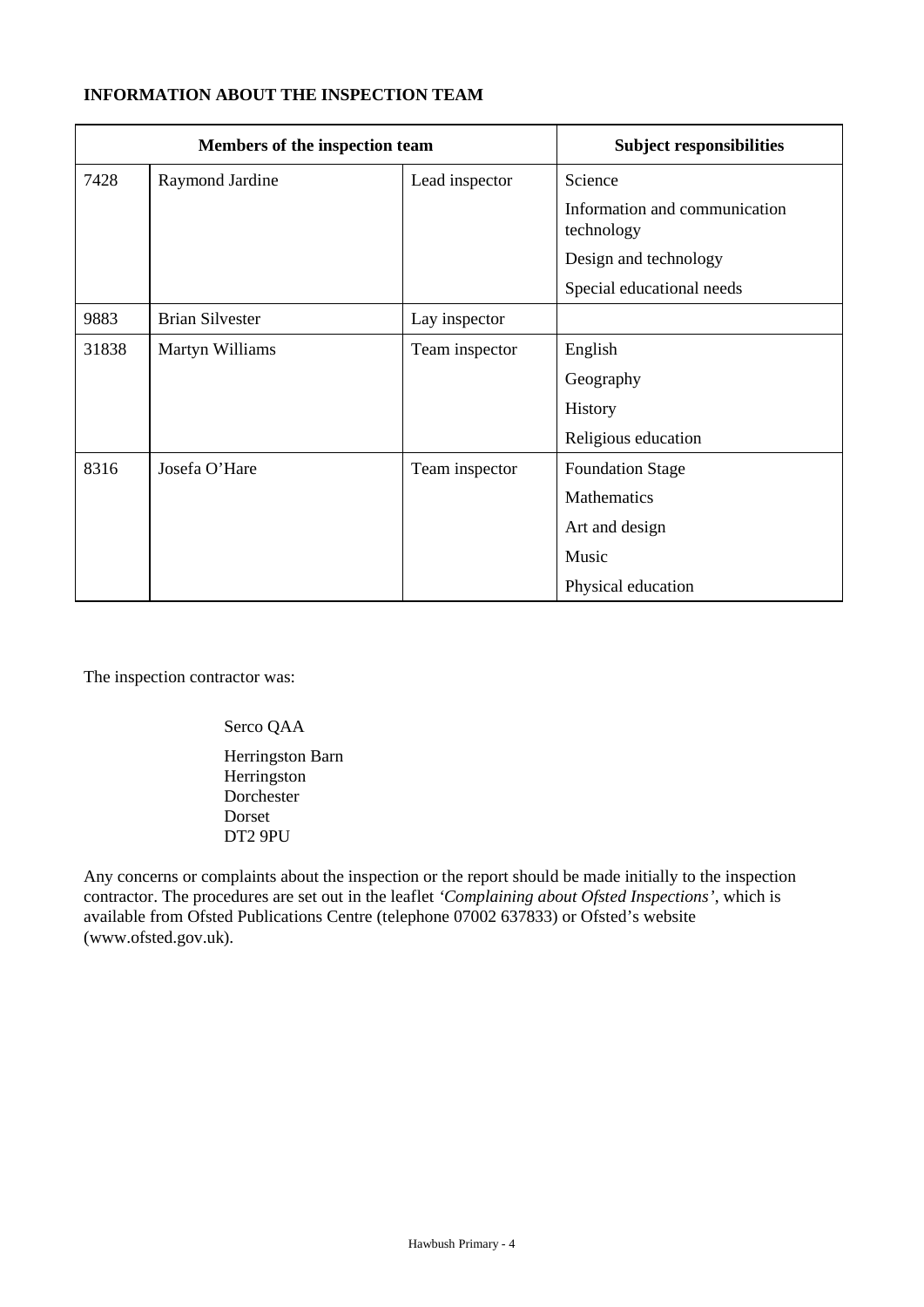# **REPORT CONTENTS**

|                                                                              | Page |
|------------------------------------------------------------------------------|------|
| PART A: SUMMARY OF THE REPORT                                                | 6    |
| <b>PART B: COMMENTARY ON THE MAIN INSPECTION FINDINGS</b>                    |      |
| <b>STANDARDS ACHIEVED BY PUPILS</b>                                          | 9    |
| Standards achieved in areas of learning, subjects and courses                |      |
| Pupils' attitudes, values and other personal qualities                       |      |
| <b>QUALITY OF EDUCATION PROVIDED BY THE SCHOOL</b>                           | 12   |
| Teaching and learning                                                        |      |
| The curriculum                                                               |      |
| Care, guidance and support                                                   |      |
| Partnership with parents, other schools and the community                    |      |
| <b>LEADERSHIP AND MANAGEMENT</b>                                             | 17   |
| PART C: THE QUALITY OF EDUCATION IN AREAS OF LEARNING<br><b>AND SUBJECTS</b> | 19   |
| AREAS OF LEARNING IN THE FOUNDATION STAGE                                    |      |
| <b>SUBJECTS IN KEY STAGES 1 AND 2</b>                                        |      |
| <b>PART D: SUMMARY OF THE MAIN INSPECTION JUDGEMENTS</b>                     | 32   |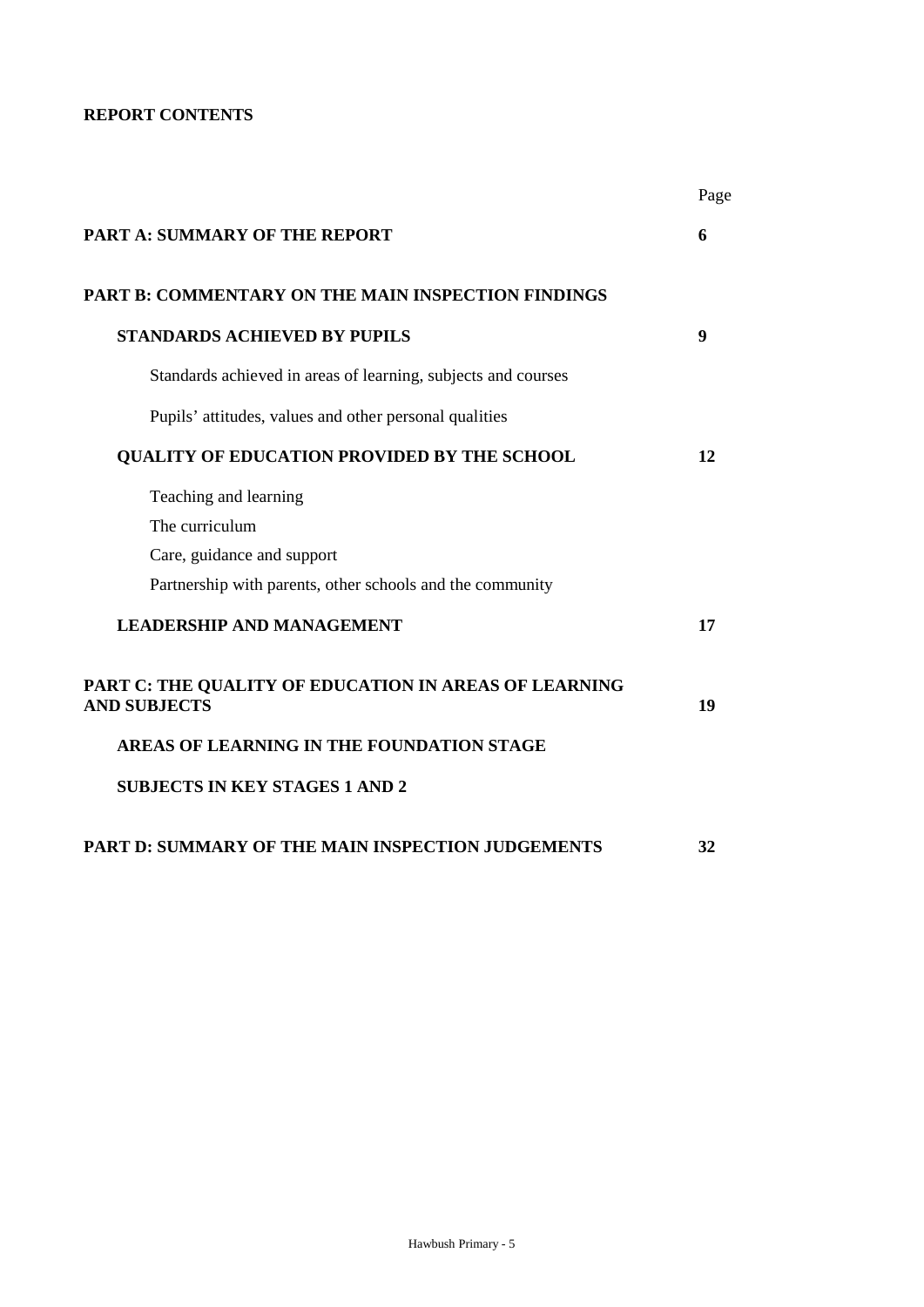# **PART A: SUMMARY OF THE REPORT**

# **OVERALL EVALUATION**

**Hawbush is a fairly effective and improving school** that provides satisfactory value for money. Pupils enter the school with well below average attainment, especially in their language and social skills. The school works hard with its partners to improve these quickly and to involve parents more in their children's education. Many pupils are achieving well because the teaching is good and, as a result, they learn well. Most pupils acquire good attitudes to school and behave well within a caring and encouraging climate for learning but a few have poor attendance. The school's leadership and management are good, particularly that of the headteacher.

The school's main strengths and weaknesses are:

- Pupils achieve consistently well in Years 1 and 2 and throughout the school in English. In mathematics, pupils' achievements are improving but are not yet consistently good.
- Provision for children in the Foundation Stage is very good; the curriculum is imaginative and teaching is very good so that children achieve very well.
- The headteacher provides very good leadership and direction that has transformed the school's climate and committed all staff to close teamwork and improved standards.
- Most lessons are challenging and meet pupils' needs well, especially for those with special educational needs, but gifted and talented pupils could achieve more in some subjects.
- Pupils acquire sound basic skills in information and communication technology (ICT) but are not using them enough in some subjects because teachers' competence varies considerably.

Overall, improvement since the last inspection has been good. Almost all the key issues identified two years ago have been addressed well, but attendance still shows no sign of improvement. Robust systems for monitoring teaching and pupils' progress are in place and their impact is now evident in improved teaching quality and rising standards in English, mathematics and science.

| <b>Results in National</b><br>Curriculum tests at the |       | similar schools |      |      |
|-------------------------------------------------------|-------|-----------------|------|------|
| 2000<br>end of Year 6, compared<br>with:              |       | 2001            | 2002 | 2002 |
| English                                               | $E^*$ | E*              | E*   | F*   |
| mathematics                                           | $E^*$ | E*              | E*   | E*   |
| science                                               | E     | E               | E    | E    |

### **STANDARDS ACHIEVED**

*Key: A - well above average; B – above average; C – average; D – below average; E – well below average Similar schools are those whose pupils attained similarly at the end of Year 2.*

**Achievement is good** overall and improved since 2002 when there was some underachievement. The table shows pupils' standards in 2002 were very low in English and mathematics compared to national and similar schools' standards. The results for the 2003 national tests show some improvement in English standards where the school exceeded its target, but not in mathematics or science. However, standards seen in the current Year 6 are better and are a little below average in all these subjects because of better teaching and management. Pupils achieve consistently well in English and in most aspects of science. In mathematics, pupils' achievements vary between years, the best being in Year 6. Standards are above average in art and design. However, gifted and talented pupils could achieve more in ICT and science.

Standards in Year 2 in 2002 were well below average in reading and writing and low in mathematics, but they rose dramatically in all these subjects in the 2003 national tests. They are now about average in all three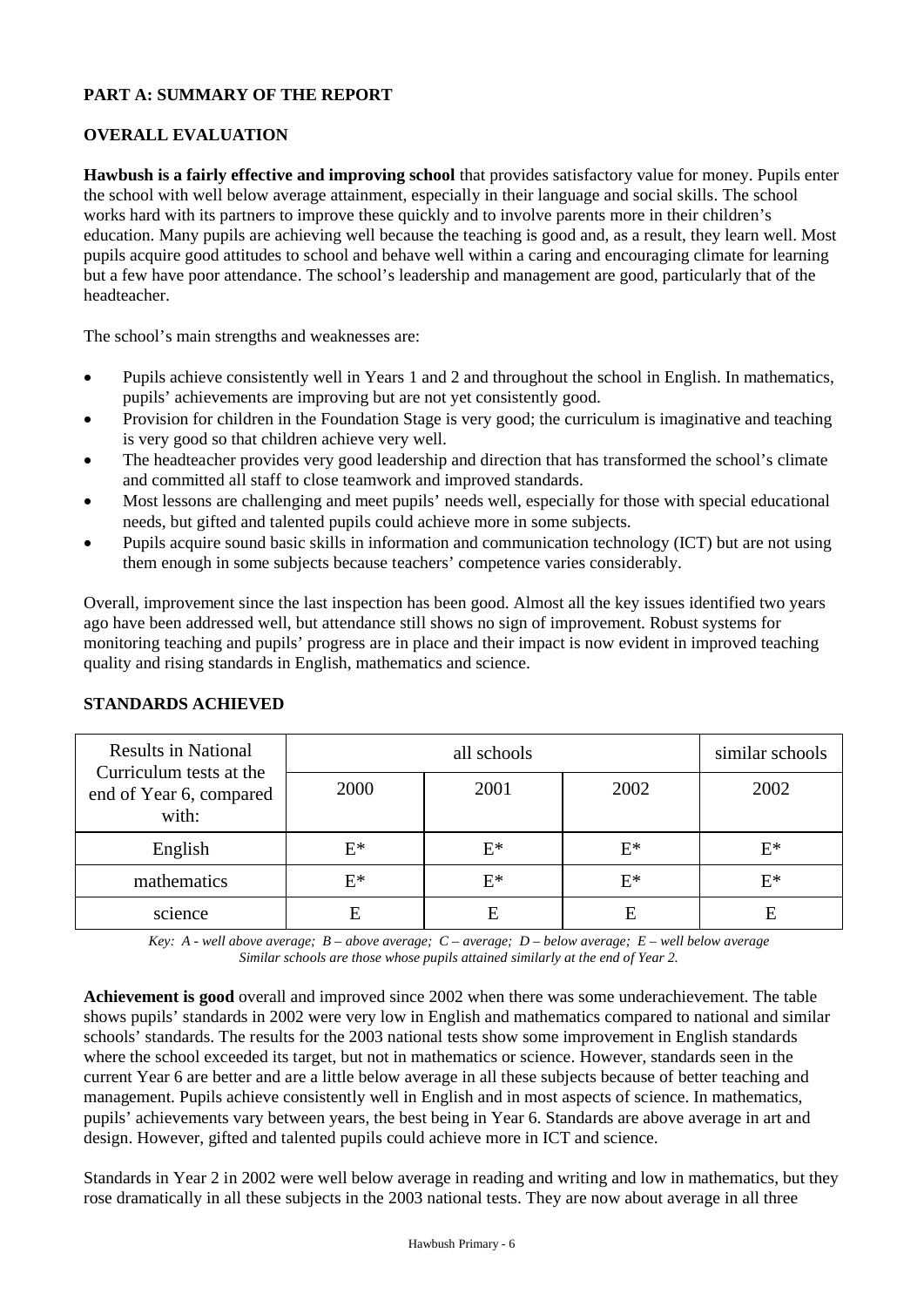subjects in the current Year 2 and pupils of all capabilities achieve well. Children in the Foundation Stage achieve very well, particularly in their social, physical and creative development and their knowledge and understanding of the world. In these most are likely to achieve the goals children are expected to reach by the end of their reception year. A minority are likely to attain them in language, communication and literacy and mathematical development.

**Pupils' personal qualities,** including their spiritual, moral, social and cultural development, are **good** overall. Most pupils show positive attitudes, like coming to school and behave well and there are relatively few pupils temporarily excluded. However, attendance is well below average.

# **QUALITY OF EDUCATION**

The **quality of education** provided by the school is **good.**

Teaching and learning are good overall. Much of the teaching and learning in the Foundation Stage and in Year 6 is very good. Teachers generally have good subject knowledge but do not use ICT enough to improve learning in some subjects. Assessment is used well to adapt work to pupils' capabilities. Learning support assistants provide effective support for pupils with special educational needs so that they learn well. Adults have very good relationships with pupils and manage them effectively so that little time is lost. Occasionally lessons move too slowly; pupils lose interest and do not learn enough.

The curriculum for the Foundation Stage is very good and for the rest of the school it is satisfactory. Pupils' personal, social and health education is developed well and good use is made of visits and visitors. However, the library is inadequate and aspects of the school's accommodation hinder its work. Care, guidance and support for pupils are good and foster a secure atmosphere for learning. Links with parents, the community and other schools are also good and are helping parents become more involved in their children's education.

# **LEADERSHIP AND MANAGEMENT**

#### **Leadership and management** are **good**.

The leadership of the headteacher is very good and has resulted in considerable improvements to the school's climate and ethos. Other senior staff provide good leadership but the role of some subject co-ordinators needs developing. The school reflects on its work and strives to improve. Teaching is monitored and supported well and training has led to improvements in the quality of teaching. Pupils' achievements are monitored and analysed and action taken where necessary. Resources are used effectively and the school's finances managed well. The work of the governing body is satisfactory; governors are very supportive and know the school's strengths and weaknesses but do not do enough to challenge the school's work in priority areas.

# **PARENTS' AND PUPILS' VIEWS OF THE SCHOOL**

Parents are satisfied with the school. They feel their children make good progress, the teaching is good and staff approachable but some have concerns about incidents of bullying. While these sometimes occur, inspectors judge that the school treats them seriously and appropriately.

Pupils like school and think they work hard. They think teachers help them to improve and that they are fair but find some lessons not very interesting and think some pupils could behave better.

#### **IMPROVEMENTS NEEDED**

The most important things the school should do to improve are:

- improve the teaching of mathematics in Years 3 to 5 so as to raise standards further in Years 3 to 6;
- increase teachers' competence in ICT so as to improve pupils' standards and their use of ICT across subjects
- take steps to improve pupils' attendance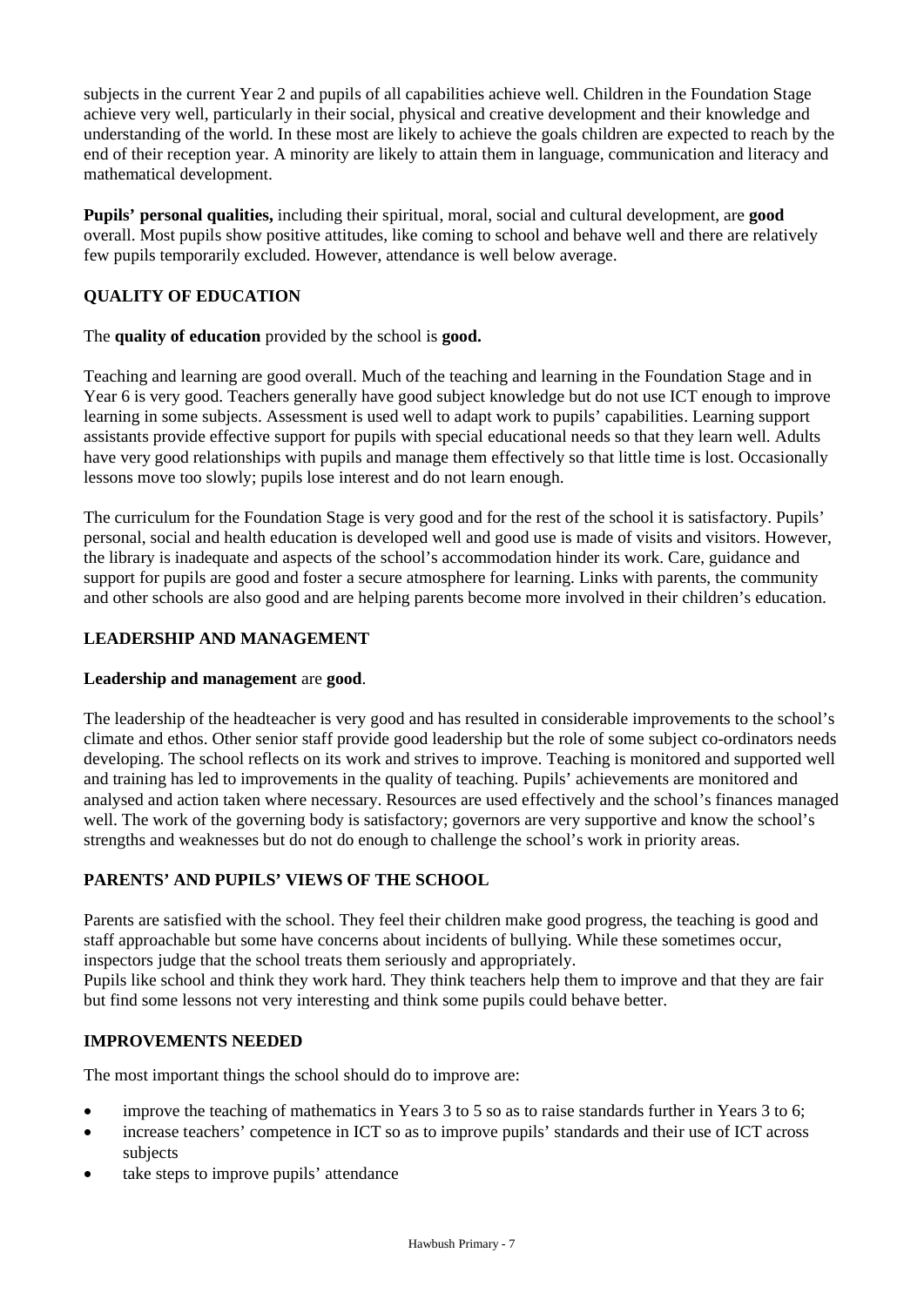and, to meet statutory requirements:

• monitor the impact of the school's race equality policy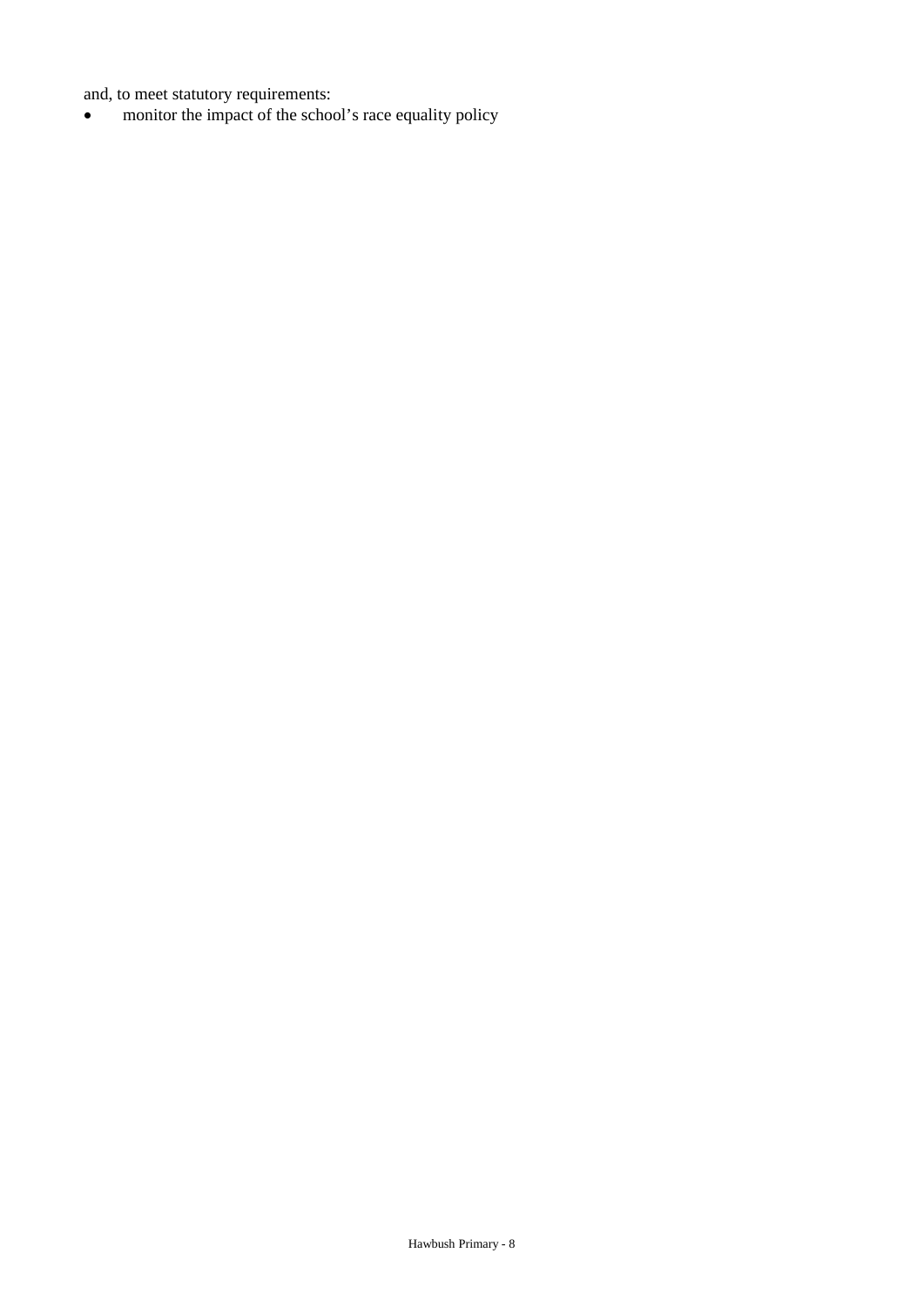# **PART B: COMMENTARY ON THE INSPECTION FINDINGS**

## **STANDARDS ACHIEVED BY PUPILS**

#### **Standards achieved in areas of learning, subjects and courses**

Achievement in the Foundation Stage is very good and it is good in Years 1 and 2. Achievement in Years 3 to 6 is mainly good, especially in Year 6. Pupils' standards are about average in Year 2 while in Year 6 they are below average in all three core subjects of English, mathematics and science. Those with special educational needs make good progress towards their targets.

#### **Main strengths and weaknesses**

- Children in the Foundation Stage achieve very well in most areas of learning because teaching is very good, the curriculum stimulating and varied and the provision very well led.
- Consistently effective teaching and close teamwork is ensuring good achievement in reading, writing and mathematics for all pupils in Years 1 and 2.
- Pupils achieve well in English throughout Years 3 to 6. Achievement in mathematics is more uneven but is mainly good, particularly in Year 6.
- In most aspects of science, pupils achieve well but the more able are not achieving as much as they could in their scientific enquiry skills.
- Pupils acquire sound skills in most aspects of information and communication technology (ICT) but are not applying them sufficiently in some subjects to help raise standards.

#### **Commentary**

1. In 2002, standards by the end of Year 6 were low when compared nationally (see table below) and to similar schools in English and mathematics. Science standards were better, but still well below average. The results for 2003 show some improvements in English but not in mathematics and science. The school met its target for English but fell well short of it in mathematics. Girls have tended to do better than boys in English by more than the difference found nationally.

## **Standards in national tests at the end of Year 6 – average point scores in 2002**

| Standards in: | School results | National results |  |  |
|---------------|----------------|------------------|--|--|
| English       | 22.0(23)       | 27.2(27.2)       |  |  |
| mathematics   | 22.4(21.6)     | 27.0(26.8)       |  |  |
| science       | 26.1(27.1)     | 28.6(28.5)       |  |  |

*There were 43 pupils in the year group. Figures in brackets are for the previous year*

2. The table below shows that the school's standards at the end of Year 2 have been well below those nationally in reading and writing and low in mathematics. However, more recent results for 2003 show standards have improved very substantially and pupils achieved well in all these areas. The average point scores in 2003 for reading, writing and mathematics rose to 16.1, 14.7 and 16.4 respectively.

#### **Standards in national tests at the end of Year 2 – average point scores in 2002**

| Standards in: | School results | National results |
|---------------|----------------|------------------|
| reading       | 13.5(13.6)     | 16.0(15.9)       |
| writing       | 12.0(12.7)     | 14.5(14.5)       |
| mathematics   | 13.3(14.4)     | 16.6(16.4)       |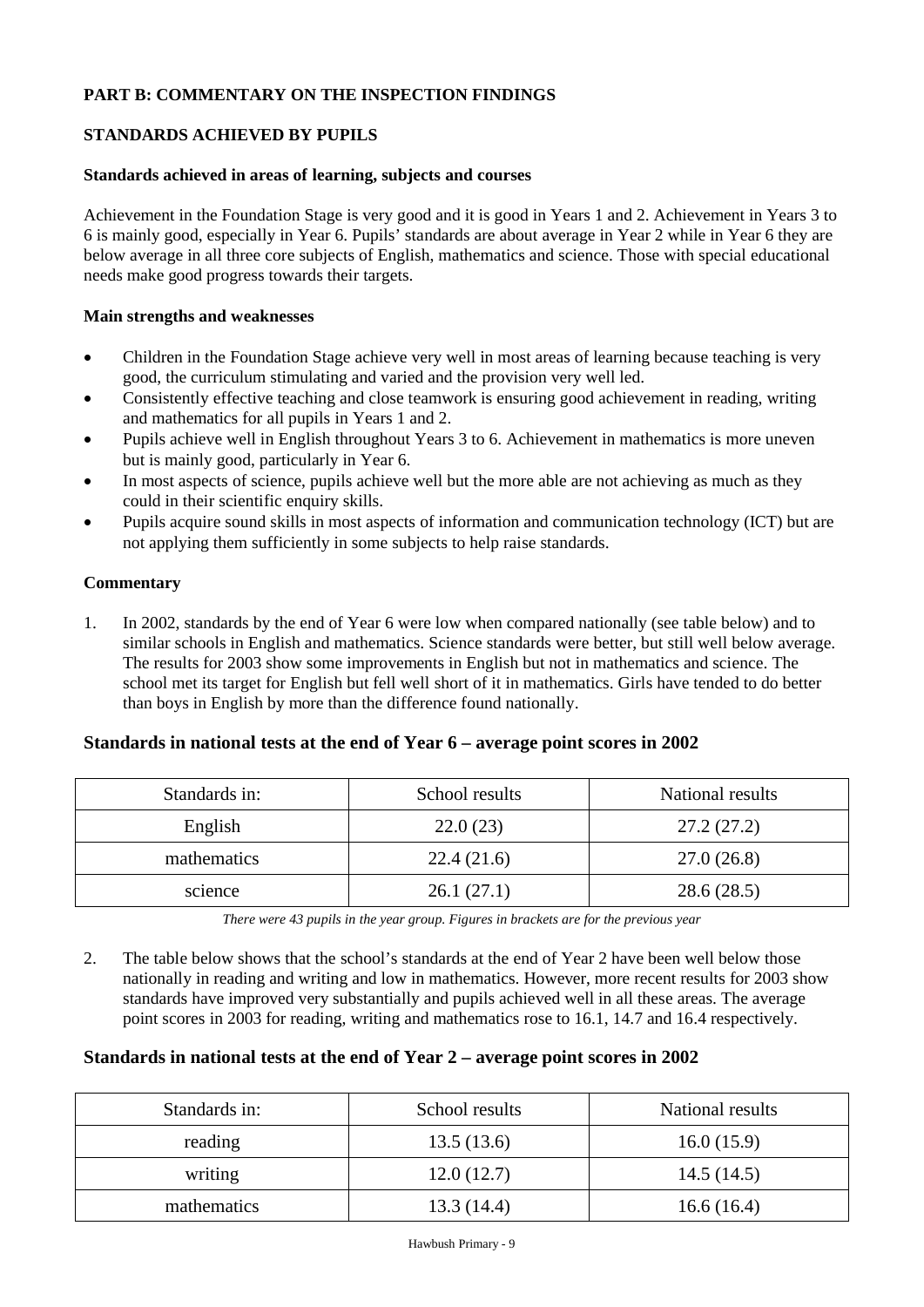#### *There were 46 pupils in the year group. Figures in brackets are for the previous year*

- 3. Children's achievements throughout the Foundation Stage are at least good in all the areas of learning. Their achievements are very good in social, physical and creative development and their knowledge and understanding of the world. This is because teaching is of consistently high quality, the curriculum is stimulating and imaginatively planned and the Foundation Stage very well led. The majority are likely to attain the early learning goals by the end of their reception year in knowledge and understanding of the world, and in physical, creative and social development. A significant minority are likely to reach the expected standard in their mathematical development but few will reach it in their communication, language and literacy because the level of their language development on entry to nursery is so low.
- 4. Inspection findings confirm that the pattern of improvement seen in the school's 2003 national test results is being built on. By Year 2, pupils show broadly average standards in reading, writing, mathematics and science. In relation to their well below average standards on entry to school, they continue to achieve well in all these areas as they did last year. The co-ordinator for Years 1 and 2 provides good leadership, monitors and supports teaching and teachers' plans and reviews pupils' progress with their teachers. Teaching and learning is consistently good throughout the core subjects as a result.
- 5. In Year 6, pupils are likely to attain standards a little below the average nationally in both English and mathematics and are achieving well in both, including those with special educational needs. The school's challenging targets for 2004 in both these subjects are likely to be met. Part of the reason for this is that pupils are strongly encouraged to apply their literacy and numeracy skills in a wide range of contexts across many subjects. Teaching in Year 6 is also particularly effective. The upward trend in English has now been sustained for two years but the considerable rise in standards in mathematics seen in the current Year 6, though welcome, is not yet secure. Pupils' progress in mathematics is uneven between Years 3 and 6 because attention to improving numeracy has been behind that of literacy and teaching quality still varies significantly across these years within the subject. More work needs to be done to make teaching consistently good or better and to improve pupils' mental recall of number facts, such as multiplication and division.
- 6. In science, pupils are also achieving well in their knowledge and understanding of key concepts and standards by Year 6 in these aspects are close to the average. However, more able pupils are not achieving as much as they could in their scientific enquiry skills in Years 5 and 6 because higher investigative skills such as checking observations, reviewing their work and suggesting improvements are not emphasised enough. Pupils acquire sound basic skills in information and communication technology (ICT) and their achievement is satisfactory in most aspects, an improvement since the last inspection. However, they are not applying their skills enough to raise standards across some subjects, for example, in science. The main cause is the considerable variation in teachers' competence with ICT and awareness of its potential use in raising standards. Pupils achieve very well and attain above average standards in art and design but standards in physical education are broadly average by the end of Year 6. This subject went through a period without leadership but the new co-ordinator has made a brisk start and improvements are already underway. In religious education, pupils' achievements are satisfactory, although they achieve below the standards expected in the locally agreed syllabus by Year 6.
- 7. The upward trend in standards is the result of key changes made by the headteacher following her appointment in January 2002. She has transformed the school's climate and ethos and has raised the ambitions of staff, pupils and parents and established close teamwork and co-operation. Teaching and learning is closely monitored, supported and developed and has improved substantially as a result. Training has played an important role in improving both the quality of teaching and the management role of key team leaders who now have much more delegated responsibility. The school's practice of withdrawing pupils with special educational needs in Years 3 to 6 from main classes was reversed and a much improved provision is now made for them. The impact of this is particularly noticeable in mathematics.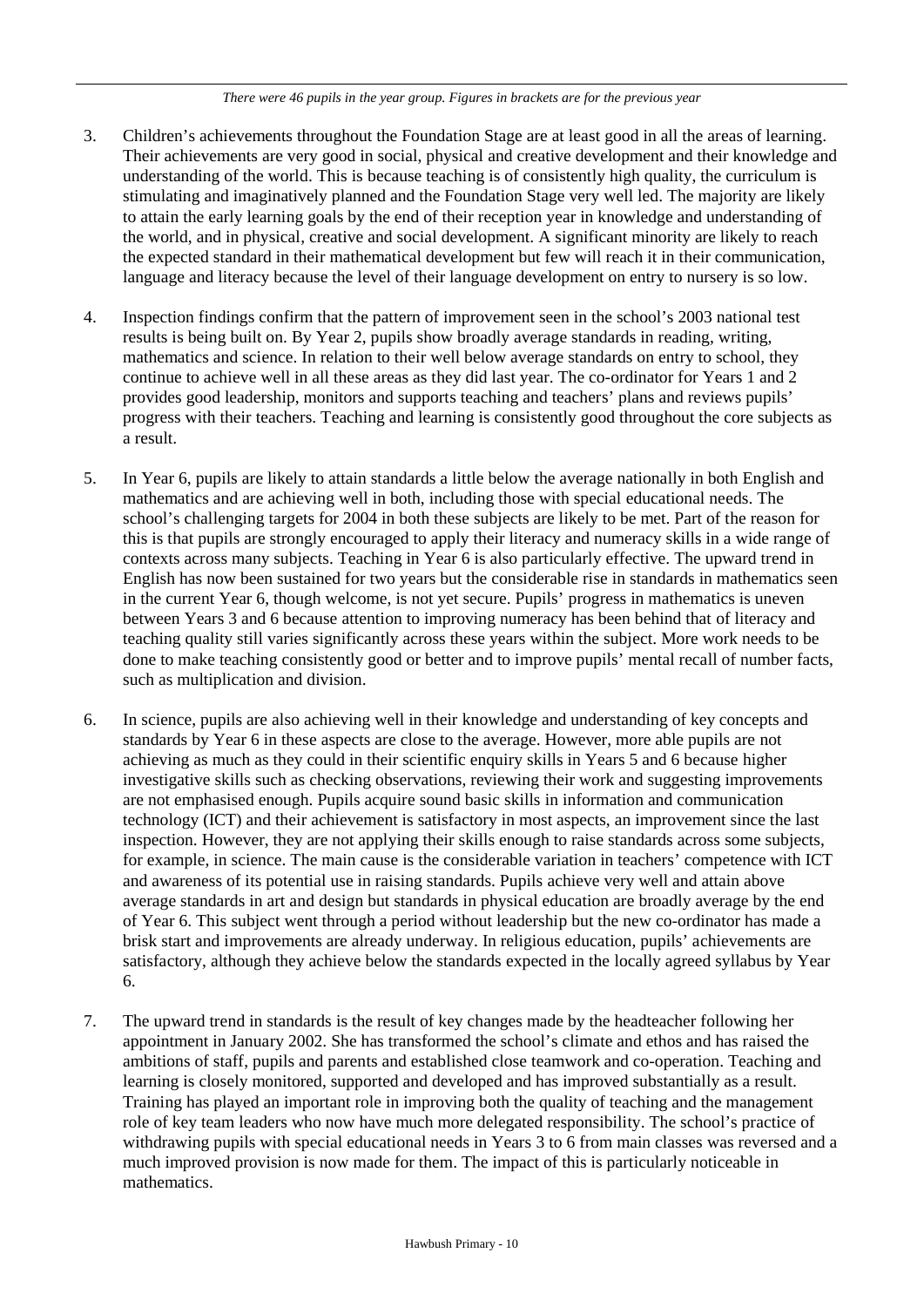8. Pupils with special educational needs make good progress towards the targets set for them. Teachers use their assessments and objectives in very clear education plans for these pupils to adapt work to their needs and learning support assistants provide effective support and guidance when working with them. More able pupils also achieve well in their literacy and numeracy; most classes are set by ability and the level of challenge is high. However, more able, gifted and talented pupils could achieve more in some subjects, notably aspects of science and ICT.

## **Pupils' attitudes, values and other personal qualities**

Pupils' attitudes, behaviour and personal development, including their spiritual, moral, social and cultural development, are good**.** The school has adopted a number of strategies to improve attendance but it is still well below the national average.

#### **Main strengths and weaknesses**

- Pupils' attitude to their work is good because teachers and support staff encourage them and work hard to raise their self-esteem.
- Pupils are encouraged to reflect on their emotions and feeling towards others and their behaviour, in class and around the school, is generally good.
- Provision for spiritual, moral, social and cultural development is good.
- The level of attendance is well below the national average despite the school's efforts to improve it.

#### **Commentary**

9. Pupils have a good attitude to their work and this makes a major contribution to their learning. Most say they like school and many feel they are working hard and gaining a lot from lessons, although some would like them to be more interesting. Pupils get on well with the task given, persevere and concentrate. There is a calm, quiet, friendly atmosphere in the school. This is reflected in the good relationships between pupils and between pupils and adults. The headteacher's determination to raise staff and pupils' expectations and to celebrate their achievements is a major contributory factor. Pupils of all ages and ethnicity work and play together well. The good social and moral education provided, including lessons in personal, social and health education (PSHE), has a clear and positive impact on their good behaviour. Children in the Foundation Stage are on course to achieve the goals for learning in their personal and social development. Training provided for all staff in developing pupils' emotional intelligence together with the school's strong emphasis on recognising achievement, for example, through achievement assemblies, are doing much to raise pupils' self-esteem and develop their relationships. As a result, behaviour has improved, although incidents of bullying and harassment do occasionally occur. This is one of the few areas of concern expressed by both parents and pupils, although most parents who expressed a view commented that they felt the school deals quickly with bullying. Inspectors judge that the headteacher and staff take such incidents very seriously and involve parents in dealing with them, but more should be done to inform them of the school's actions and how its impact is being monitored. There are few recorded bullying incidents and the level of fixed period exclusions is falling.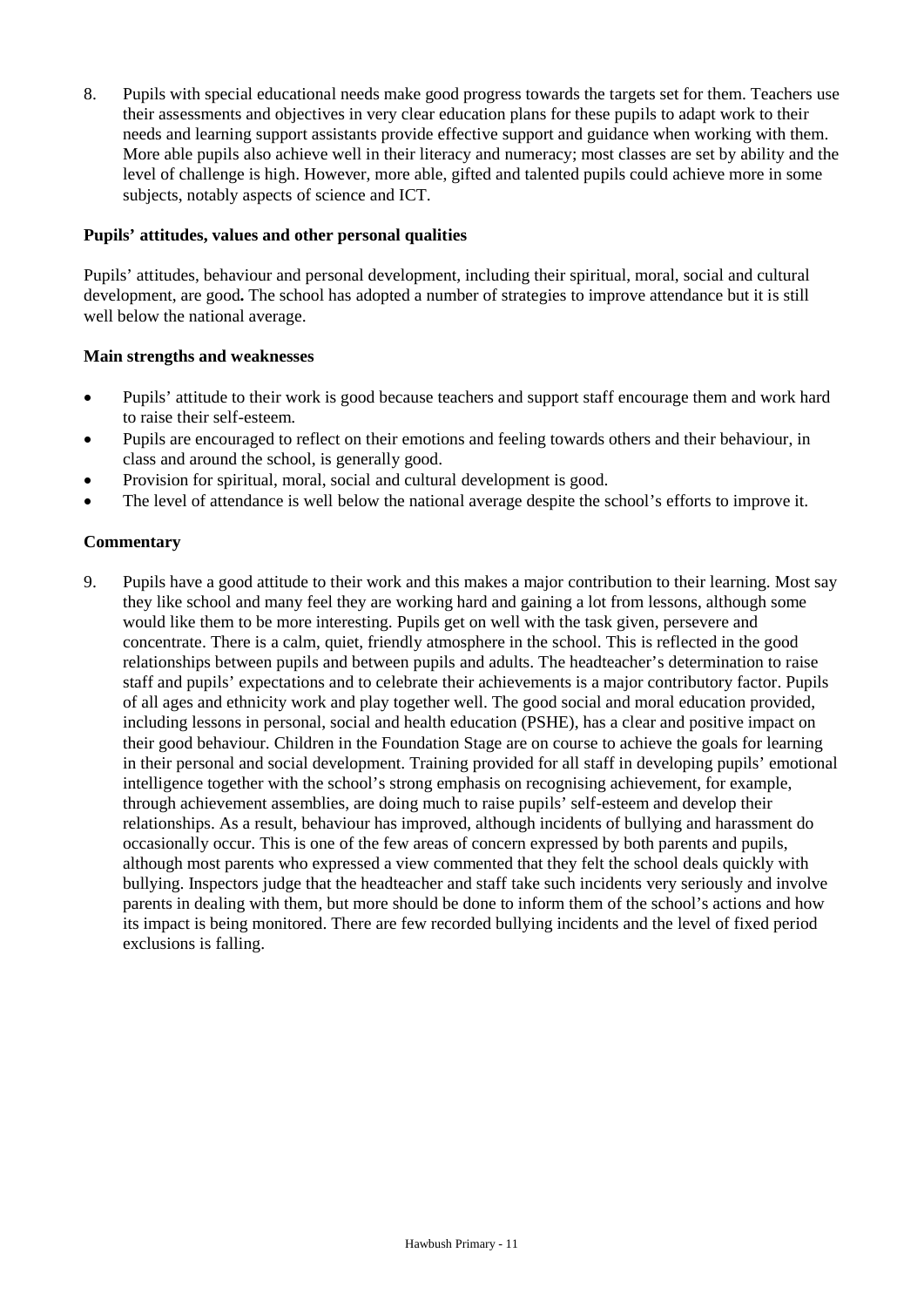| Categories used in the Annual School Census | No of pupils<br>on roll | Number of<br>fixed period<br>exclusions | Number of<br>permanent<br>exclusions |
|---------------------------------------------|-------------------------|-----------------------------------------|--------------------------------------|
| White – British                             | 231                     | 15                                      |                                      |
| White $-$ any other White background        | 8                       |                                         |                                      |
| Mixed – White and Black Caribbean           |                         |                                         |                                      |
| Mixed – White and Asian                     |                         |                                         |                                      |
| Mixed – any other mixed background          |                         |                                         |                                      |
| No ethnic group recorded                    |                         |                                         |                                      |

*The table gives the number of exclusions, which may be different from the number of pupils excluded.*

- 10. Pupils have many opportunities to take responsibility, both in their class and around the school. There is a lively school council although pupils from Years 1 and 2 are not included in it. Pupils generally have positive views about the school; they feel that teachers listen to their ideas, trust them to do things on their own and that they are treated fairly.
- 11. The school's provision for spiritual and cultural education is good and is seen, for example, in the prayers written and read by pupils and in the range of good quality art work that is influenced by a range of artists and cultures such as that of Picasso and African artwork.
- 12. The level of attendance is poor. It is well below the national average and has not improved since the previous inspection. Numerous strategies have been adopted, such as incentives and involving parents more, but these have not yet resulted in an increase in attendance. Most pupils are punctual but a few do arrive late each day.

# *Attendance in the latest complete reporting year (%)*

| Authorised absence |  | Unauthorised absence |    |
|--------------------|--|----------------------|----|
| School data        |  | School data          | 10 |
| National data      |  | National data        |    |

*The table gives the percentage of half days (sessions) missed through absence for the latest complete reporting year.*

# **QUALITY OF EDUCATION PROVIDED BY THE SCHOOL**

The quality of education is good. It is particularly effective in the Foundation Stage and Year 6. Teaching and learning are good. The curriculum is satisfactory, but there are weaknesses in the school's accommodation. Provision for pupils' care, guidance and support are good. The school's partnership with parents, other schools and the community is good.

#### **Teaching and learning**

Teaching and learning are good and are especially effective in the Foundation Stage and Year 6. Good assessment, particularly in the core subjects, helps focus work to pupils' individual needs.

#### **Main strengths and weaknesses**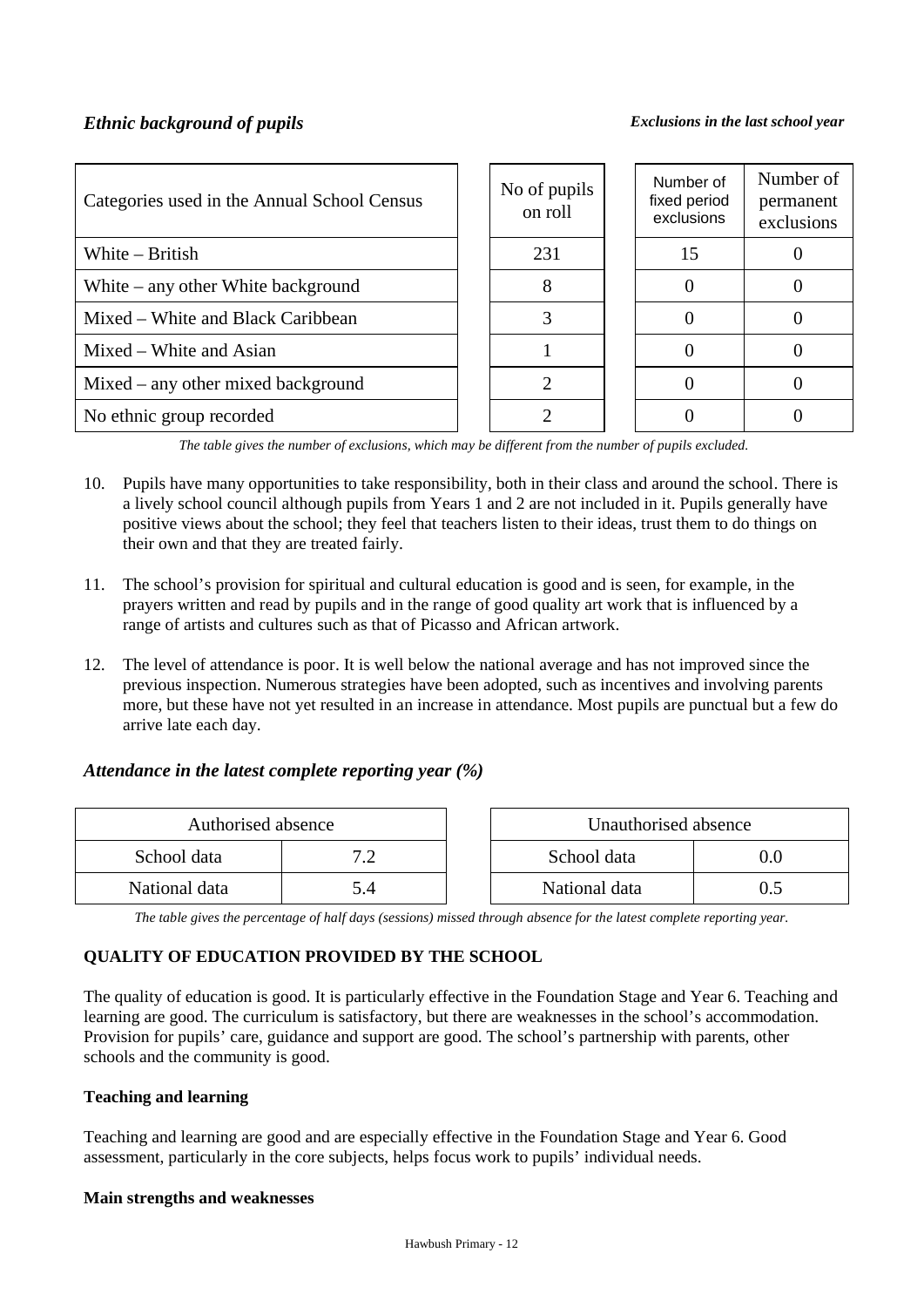- Generally, teachers have a good knowledge of the subjects they teach and support assistants are well briefed, trained and deployed. In a small minority of lessons teachers' grasp of some subjects is insecure so pupils do not learn as well as they should.
- Assessments help pupils understand clearly what is needed, but some higher attaining older pupils are insufficiently challenged in their ICT because assessment is underused.
- Lessons are imaginatively planned to include stimulating visual and first-hand experiences but ICT is not used consistently well to help raise standards in all subjects.
- Very good relationships greatly support the teachers in developing pupils' confidence, skills and understanding. In a very few cases pupils are not managed well because lessons move too slowly.

# **Commentary**

13. The overall quality of teaching and learning in the school has improved since the 2001 inspection, reflecting the close attention given by the headteacher to its development both for teachers and support staff. There is now little unsatisfactory teaching, whereas in 2001, about one lesson in ten was unsatisfactory.

# *Summary of teaching observed during the inspection in 51 lessons*

| Excellent | Very good | Good     | Satisfactory | Unsatisfactory | Poor     | Very Poor |
|-----------|-----------|----------|--------------|----------------|----------|-----------|
| $0(0\%)$  | 13 (25%)  | 25 (49%) | 11(22%)      | 2(4%)          | $0(0\%)$ | $0(0\%)$  |

*The table gives the number of lessons observed in each of the seven categories used to make judgements about lessons; figures in brackets show percentages where 30 or more lessons are seen.*

- 14. The quality of learning is of a similar standard, helped by the good attitudes and behaviour shown by the pupils. In the Foundation Stage, teachers plan a rich and stimulating environment where children grow and develop successfully in both nursery and reception. The consistently good and very good teaching in Year 6 ensures that pupils make rapid progress in all areas. The thorough assessment systems, notably in the core subjects, help teachers ensure that pupils' work is targeted to their needs, and so they move on quickly in their learning. The current Year 6 pupils entered the school with well below average standards. They have improved to below average and are poised to exceed their targets in English and mathematics. These improvements are working their way well through the school. In consequence, Year 2 pupils who also entered the school with well below average standards are now working at average levels.
- 15. Most teachers have wide-ranging subject knowledge which enables them to set a variety of different tasks at the right level for all pupils. A very good mathematics lesson in Year 2 began with clear objectives setting out what the pupils would learn in activities for the whole class, as pairs and individually. The teacher used skilful questioning, tailored to pupils' ability in order to involve everyone, test their understanding and challenge them to explain their reasoning. The knowledgeable support assistant adopted a similar approach, which enabled a group of pupils with special educational needs to play a full part in the lesson and learn effectively. As a result, everyone achieved well and talked enthusiastically about what they had discovered. This good support provided for pupils with special educational needs is typical of many lessons. In contrast in a Year 1 physical education lesson the teacher's insecure subject knowledge produced undemanding activities and insufficient opportunity for questions and review to stimulate learning.
- 16. Throughout the school, teachers' marking is diagnostic and well focused. There are targets set for classes, groups and individuals, which are regularly reviewed and continually reinforced in lessons. Detailed records allow teachers to track pupils' progress well in reading, writing and mathematics. Assessment systems are steadily being refined in other subjects so that pupils have increasingly detailed feedback to show them how well they are doing and what they need to do next. Pupils themselves are now beginning to evaluate their own work against their targets for improvement. In an ICT lesson for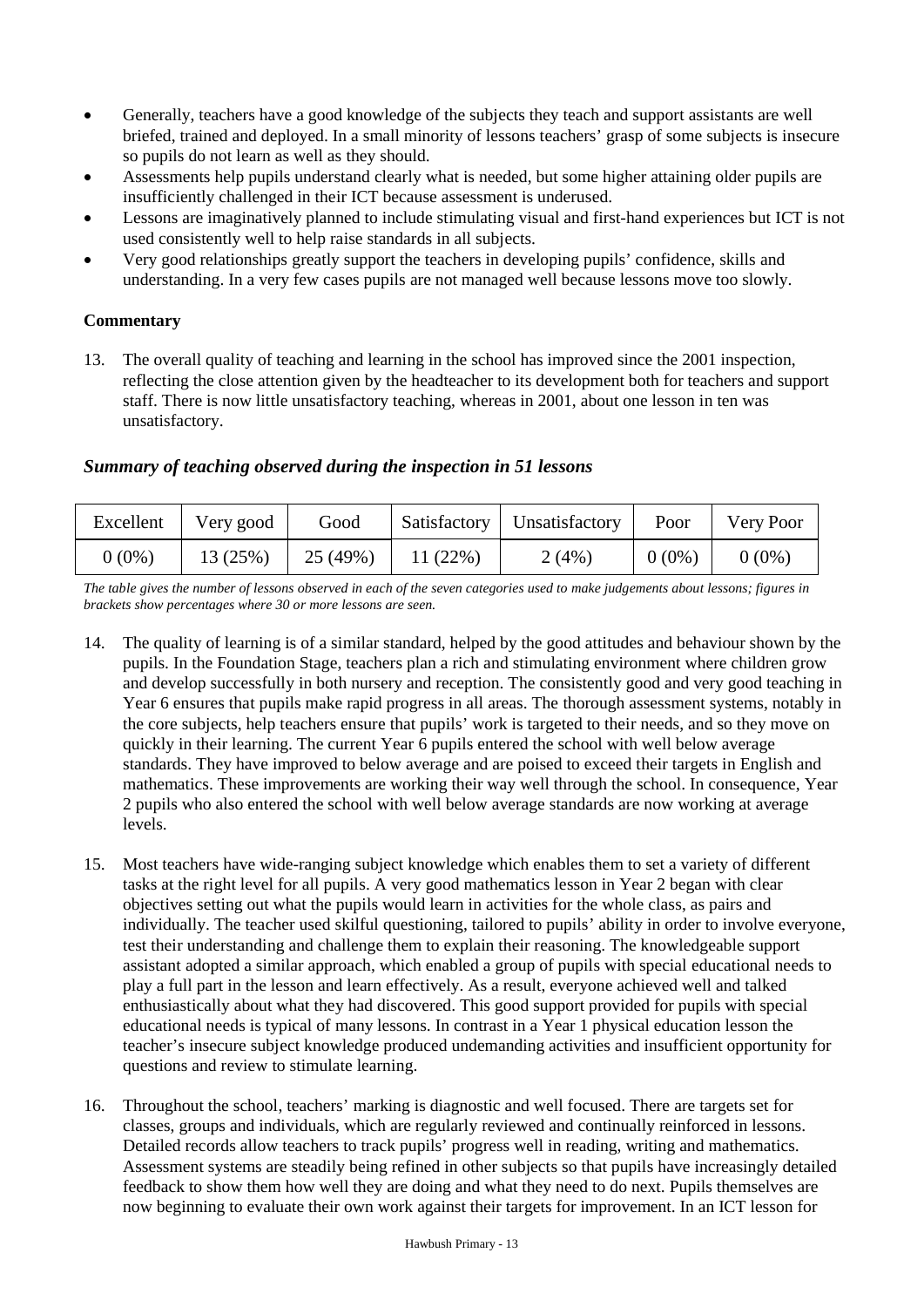Year 4, however, all pupils undertook the same task because their skills had not been assessed. Lower attaining pupils were well supported by the classroom assistant but some higher attaining were not challenged enough and did not learn to the extent that they should have done.

- 17. The school has given a strong focus to the techniques of accelerated learning<sup>1</sup>. Teachers and classroom assistants employ drama, music and a wide range of activities to give pupils vivid 'hands-on' experiences. These methods enhance virtually all subjects. For example, teachers set up camp and donned period costume to re-enact the discovery of Tutankhamen's tomb, bringing history alive for Year 2. In science, Year 6 pupils pushed and pulled against each other in pairs to explore forces and their direction and state of balance. The use of ICT across the curriculum is not developed to the same extent. For example, although a computer was used by some Year 5 pupils to research information on the solar system, the task was too vague to be of real value in guiding learning.
- 18. Teachers enjoy good relationships with the pupils. Most teachers have high expectations of their behaviour and of what they should be able to do. Most lessons are conducted in an atmosphere of mutual respect and good humour where the pupils settle quickly and eagerly to the tasks ahead. In a small number of lessons the pace of learning is too slow; pupils lose interest and time is lost by the teacher in controlling chatter. In the vast majority of lessons, however, the high expectations of the teachers, the way they ensure pupils know where they stand and the response of the pupils themselves combine to create the positive atmosphere of learning that is characteristic of lessons throughout the school.

## **The curriculum**

The breadth of curricular opportunities and opportunities for enrichment are satisfactory. They are very good in the Foundation Stage. Accommodation and resources are unsatisfactory.

#### **Main strengths and weaknesses**

- The curriculum for children in the Foundation stage is rich and imaginatively planned to promote good achievement.
- Provision for pupils with special educational needs is good. They are supported effectively by welltrained learning support assistants and make good progress towards their objectives.
- There are interesting enrichment activities through visits and visitors to the school, but too few activities such as participation in sports and music to cater for the gifted pupils.
- The school places strong emphasis on pupils' personal, social and health education, which enables them to grow into mature and responsible members of the community.
- The school has a good match of teaching and support staff, who all work as an effective team.
- Accommodation is unsatisfactory long linear buildings and corridors that are very hot in summer make access to key areas difficult and most classrooms are relatively small.

#### **Commentary**

1

19. The school has made good progress since the previous inspection in developing pupils' literacy and numeracy skills across the curriculum. The school recognises the importance of these skills, together with speaking and listening, as a foundation for learning and has focused attention on them in recent years. Good examples were observed of pupils applying basic skills, showing that they can see connections across subjects, such as in mathematics, the humanities and art. ICT provision is sound. but teachers currently make insufficient use of it to help raise standards in some subjects. This is mainly due to teachers' varying competence in the subject. The school is also working to develop the curriculum and some teachers' skills in physical education. The new co-ordinator has already made good effective plans towards addressing weaknesses in this area of the curriculum.

<sup>&</sup>lt;sup>1</sup> These are teaching methods based on educational research into how we learn.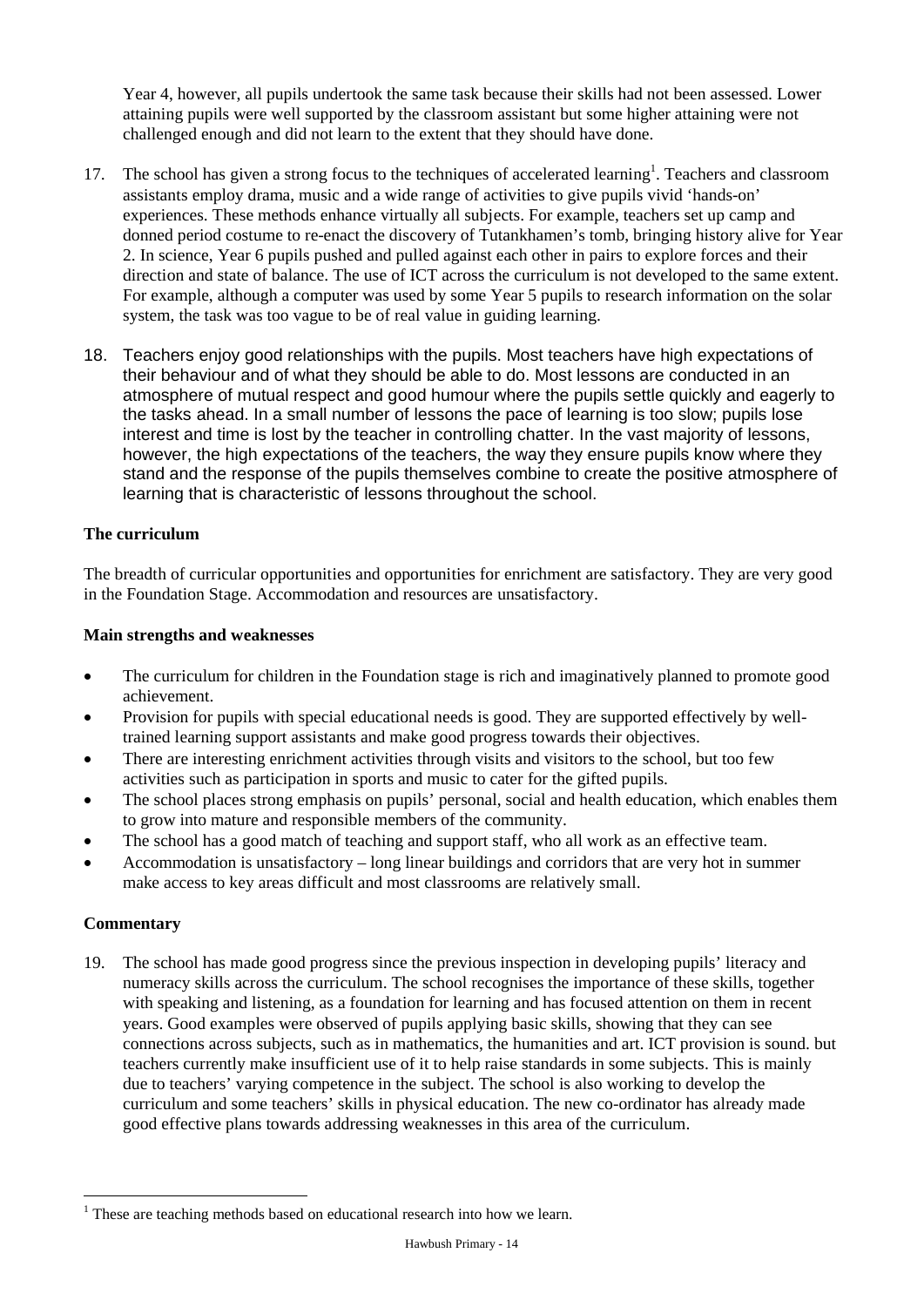- 20. The curriculum for children in the Foundation Stage is stimulating and planned carefully to provide for their varying learning needs. In particular, the work of teachers and support staff and the teamwork evident between the adults, including members of various agencies, is impressive. As a result, the children achieve very well across most areas of their learning. All staff work hard to build strong partnership with parents and members of the community, for the benefit of children's development.
- 21. A strength of the school curriculum is the way that it is enhanced through enrichment activities such as visits and the use of visiting speakers. Strong links with outside agencies such as a Sure Start programme and the Education Action Zone (EAZ) provide extra support and expertise. Their impact is seen in the way that pupils are helped to overcome barriers to learning and participation, such as poor language skills. Personal, social and health education is also well developed. It includes sex and relationships education and gives appropriate attention to the danger of alcohol and drugs misuse, helping pupils to value themselves and to respect others.
- 22. Pupils with special educational needs are provided for and supported well. Their needs are assessed with help from experts from the local educational authority and detailed individual education plans are made. These are monitored and pupils' progress assessed with them and with their parents regularly. Teachers and support assistants understand their needs and provide well for them in lessons. Two pupils new to the school at the time of the inspection whose English is at an early stage are being assessed and arrangements made to address their needs. Pupils of different capabilities and backgrounds have good access to the school's curriculum.
- 23. The opportunities for enrichment and support of the pupils' learning are satisfactory, overall. There is a varied programme of visitors and educational visits both locally and further afield, such as a residential experience to Wales, to enhance learning. There are also opportunities for pupils to participate in sport and music, for example, through a summer Sports-link programme and peripatetic music specialist teaching, but more could be done to encourage talented pupils in these areas. Very able pupils are extended well in English and mathematics where setting arrangements are effective, but not so well in scientific investigations, nor in ICT.
- 24. There are sufficient teaching and support staff with qualifications and appropriate training to meet the demands of the curriculum. There is a strong team spirit among staff, which contributes greatly to an effective learning environment. Accommodation is unsatisfactory and puts considerable limitations on learning across the whole school, including the Foundation Stage. Classrooms are small and corridors are overwhelmingly hot in the summer months and cold in winter. The fabric of the building is poor, but staff make the best of it by displaying pupils' work attractively to enhance the internal appearance. Long, linear buildings make access to key areas, such as the library, difficult and limit the scope of pupils' independent learning. There are too few books in the library to enable the pupils to undertake independent research to consolidate and extend their learning.

#### **Care, guidance and support**

The care, welfare and health and safety provision for the pupils is good. The support, advice and guidance given to them are good. The school's involvement of pupils by seeking and acting on their views is satisfactory.

#### **Main strengths and weaknesses**

- Pupils have good access to well-informed support, advice and guidance that contributes to a secure and supportive climate for learning.
- There are very good arrangements for the induction of new pupils through it's the school's partnership with a Sure-Start scheme.
- More should be done to seek, value and act upon the views of pupils.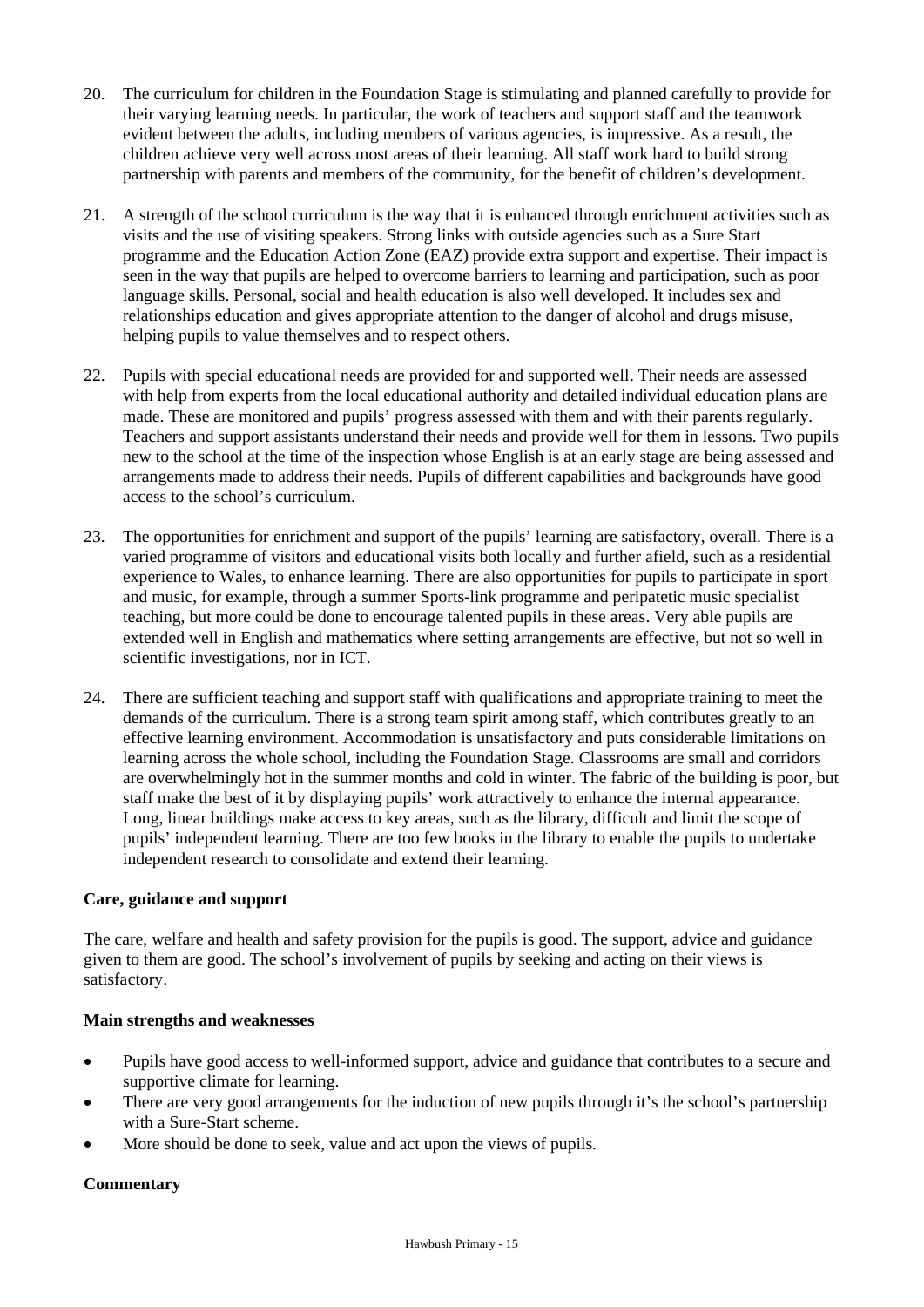- 25. The arrangements for introducing new pupils into the school are very good. The school's links with the local Sure Start initiative are productive and parents praise the smooth and successful way that new pupils are inducted into the school and the help given to improve some children's social and language skills through a Play-Talk programme. Care is central to the school's ethos. The teachers and other staff know the pupils well and give them good levels of care and welfare. The provision to protect the pupils' health and safety is good and appropriate child protection procedures are in place.
- 26. The support, advice and guidance given to pupils are good. Pupils feel they can go to an adult for help when they are worried and that teachers listen to their concerns. The learning link worker, part of the school's partnership within the EAZ, liaises with pupils, parents and the wider community, for example, to try and improve attendance and to raise awareness about healthy eating. The school also has a close working relationship with other agencies, like the social services, the local police officer who is also a school governor, and the educational welfare service. Overall, these arrangements and partnerships form an important element of the school's caring and secure climate for learning that is helping pupils of all abilities to achieve.
- 27. There is a school council but its membership extends only to pupils in Years 3 to 6. Those pupils with special educational needs are involved in their reviews and pupils generally are encouraged to reflect on the progress they have made towards short term curricular targets set for them in literacy and numeracy. However, the school should do more to seek, value and act upon the views of pupils.

## **Partnership with parents, other schools and the community**

Links with parents, the community and other schools are good.

## **Main strengths and weaknesses**

- The school's links with the community, other schools and colleges and parents are good and it is seen as a hub of the community.
- Links with the EAZ and the Sure Start programme are working well and are effective in addressing some barriers to learning such as poor language skills.
- The learning link worker enjoys very good relationships with parents and this assists the pupils' learning but some parents do not give high enough priority to their child's attendance and the completion of homework.
- Parents are satisfied with the school but some have concerns about behaviour and bullying.

- 28. The work the school does to involve parents and raise expectations is good. The learning link worker, who is part of the EAZ project, has good working relationships with parents and the community. A range of classes is made available for parents to continue their own education and to assist their child's education, provided at no cost by the local college. Many parents now view the school as a hub of the community. For example, organisations like the Crusader Christian Group, who have membership from the school and the wider community, meet in the school. Overall, parents are satisfied with the school; their main concern is about behaviour and bullying, although almost all who commented on this at the parents' meeting expressed satisfaction with how such incidents are dealt with. A minority of parents do not give high enough priority to their child's attendance, the completion of homework or attendance at parents' evenings despite the school's efforts to encourage them.
- 29. There are good links with other schools within the EAZ and the high schools that Hawbush pupils move on to. Through this partnership, training has been provided to all staff on accelerated learning techniques and developing pupils' emotional literacy that is influencing teaching approaches and improving pupils' learning and achievement. Through the school's links with Sure Start, children new to the school settle very quickly and help is given to improve some children's language skills.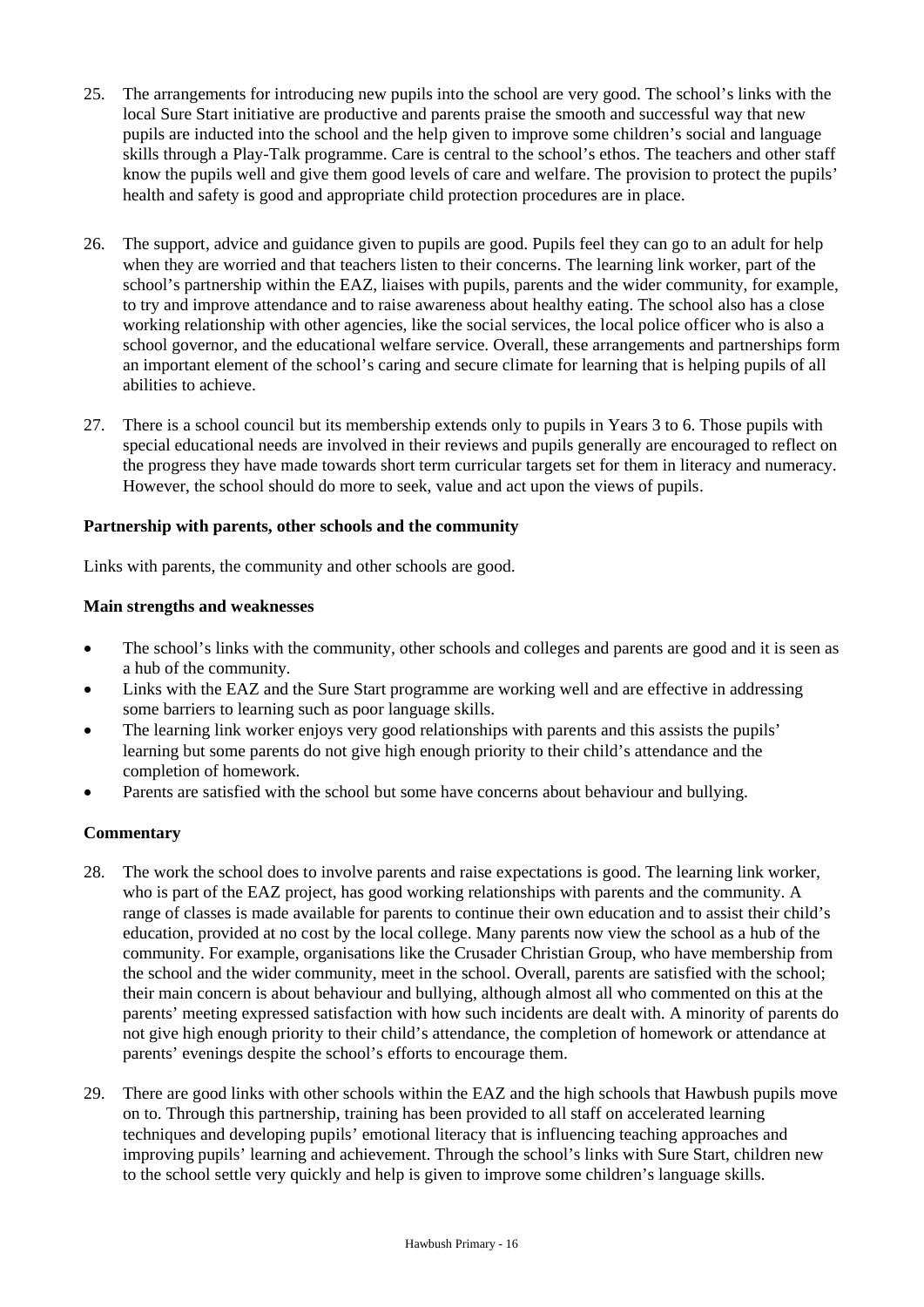30. There is an active 'Friends of the School' and parental helpers assist in classes and elsewhere. Regular information newsletters are sent out. In the parental and pupil questionnaires prior to the inspection, parents and pupils were generally very supportive of the school.

# **LEADERSHIP AND MANAGEMENT**

Leadership and management are good overall. The headteacher, in post for 18 months, provides very effective leadership and direction for the school. The leadership of other key staff is good. Management has improved as a result of restructuring of roles and responsibilities and is good. The governance of the school is satisfactory.

## **Main strengths and weaknesses**

- The headteacher has been very effective in transforming the school's climate and ethos to one of high expectations, inclusive education and close teamwork.
- Arrangements for monitoring, supporting and developing teaching are good and have led to substantial improvements in the quality of teaching.
- Senior managers and those for literacy, numeracy and ICT provide good leadership and manage their areas well but the role of some subject co-ordinators needs developing further.
- The school's budget is carefully monitored and finances used efficiently within a very good school improvement plan.
- Governors are very supportive but make few focused visits on school priorities; the impact of the school's race equality policy has not yet been monitored.

- 31. The headteacher provides very good leadership and direction that has transformed the school's climate. Staff and pupils have higher expectations and a calm, caring and purposeful working atmosphere now pervades the school. Following her appointment in January 2002 she set about raising expectations amongst all the staff, pupils and parents and made some critical changes and developments. The role of members of the senior management team was altered; key managers, including subject leaders were given much more responsibility, crucially in developing teaching and learning and monitoring pupils' achievements. The policy for supporting pupils with special educational needs was radically changed to a much more inclusive arrangement. New and robust systems for assessing and monitoring every pupil's progress towards targets in English, mathematics and science were introduced. Much work has also been done to improve links with parents to involve them more in their children's education. Staff morale is now much higher, they work closely and show a strong determination to improve standards. Governors, teachers and support staff are now very aware of the school's priorities, were fully consulted about them and understand their role in addressing them. One impact of these changes is that key staff, such as leaders of key stage teams and the SEN co-ordinator, are providing good leadership and there is a shared commitment to inclusive education for all pupils. While the role of some subject co-ordinators needs developing further, those for literacy and numeracy are fully involved in monitoring pupils' achievements, addressing weaknesses and guiding staff.
- 32. Teaching and learning have improved substantially since the last inspection because teachers are monitored and supported regularly by team leaders and leaders of key subjects. For example, training given to all staff in techniques for accelerating pupils' learning is being implemented and its impact seen in the variety of teaching styles and approaches used. Pupils' work is regularly reviewed, standards compared with national benchmarks and action taken, for example, to improve the use of literacy and numeracy across the curriculum. Arrangements for teachers' performance management are linked closely to both school priorities and their individual needs and their work is regularly reviewed. The school is aware that teaching quality varies and is targeting support to where it is most needed. New systems for tracking pupils' progress in key subjects towards their curricular targets are very good and being used well by teachers to guide teaching and learning. The school is also now analysing both the progress and attendance of all pupils, including those with special educational needs, the children of travellers and those few from minority ethnic backgrounds. Overall, the school's commitment to and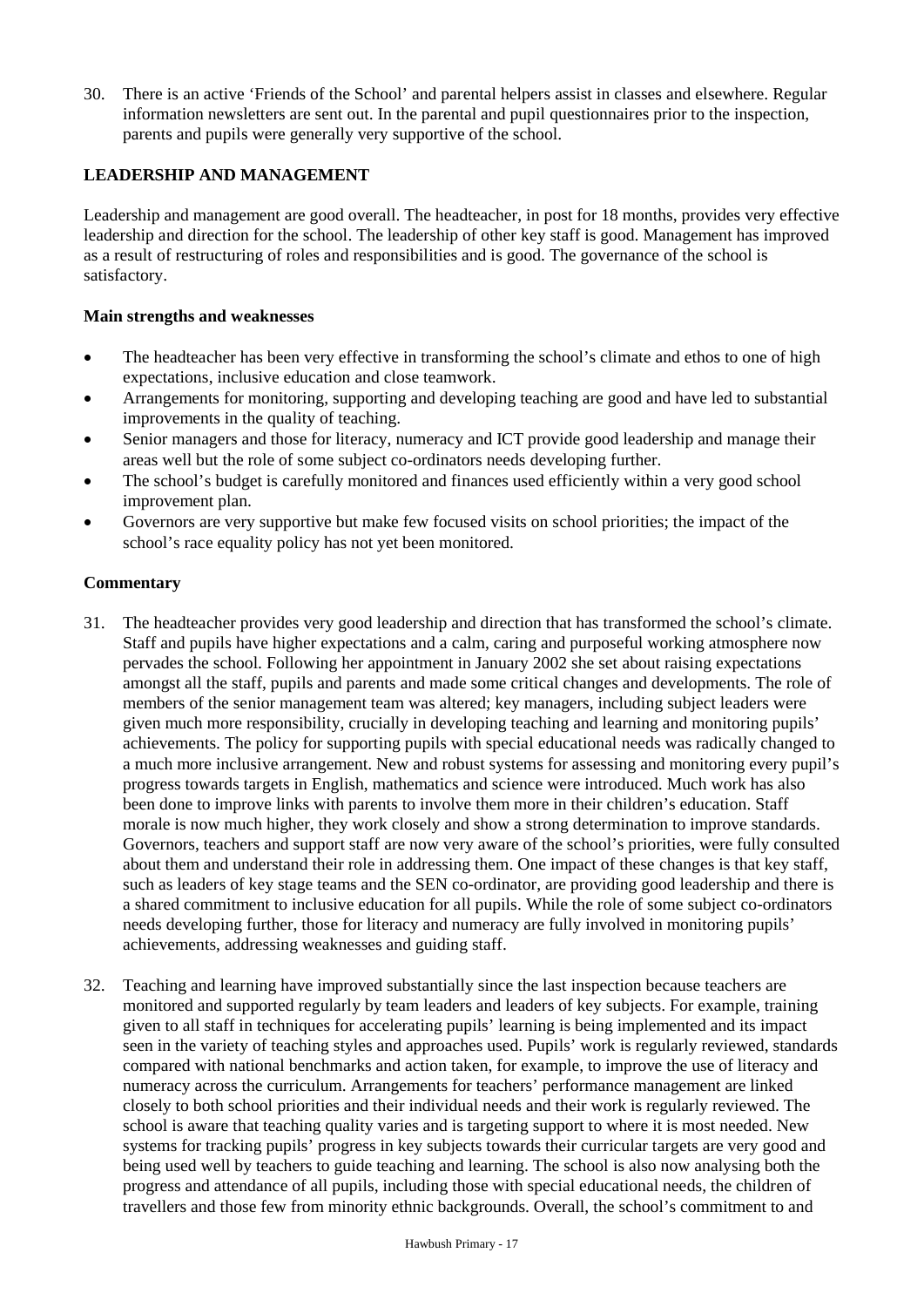impact on inclusion and equal opportunities is good and reflected in its work, for example, in setting specific short term goals for pupils in their literacy and numeracy and reviewing their progress with them.

33. The school's three year improvement plan is very good and is securely based on its self-review procedures and reports from local education authority reviews. Action plans are detailed and prioritised over time. All staff are aware of their role within it and what resources are to be made available to them, including time to monitor teaching and pupils' achievements. The headteacher and governors monitor the school's finances carefully and spending is linked closely to school priorities in its improvement plan. For example, the school has made a major investment in training focused on improving teaching and learning and the effectiveness with which key staff carry out their roles. Major spending such as that for furniture and carpets has been put out to competitive tender and the school seeks good value in its purchases. The relatively high budget surplus in 2002 was due to funds earmarked for spending on building works that were delayed and budget surpluses since have been carefully planned. Spending on pupils with special educational needs is fully accounted for and used appropriately.

| Financial information for the year April 2002 to March 2003 |  |  |  |  |  |  |  |
|-------------------------------------------------------------|--|--|--|--|--|--|--|
|-------------------------------------------------------------|--|--|--|--|--|--|--|

| Income and expenditure $(f)$ |         | Balances $(f)$                         |        |  |
|------------------------------|---------|----------------------------------------|--------|--|
| Total income                 | 870,308 | Balance from previous year             | 20,794 |  |
| Total expenditure            | 827,185 | Balance carried forward to the<br>next | 63,917 |  |
| Expenditure per pupil        | 2,472   |                                        |        |  |

- 34. Significant additional funds provided through the EAZ are spent on alleviating some external barriers to achievement, such as poor attendance by a few pupils and low expectations of some parents. By involving parents more in the life of the school and offering them training, the school has achieved some success in improving support for their children's education, although attendance has not yet improved. Partnership in a local Sure Start scheme is also doing much to help assimilate nursery pupils into school life and improve their poor social, speech and language skills and many parents have expressed their appreciation of it.
- 35. Governors are very supportive of the school and carry out their statutory duties satisfactorily. The governing body receives regular and detailed reports from the headteacher and other key staff and they understand the school's strengths and weaknesses, including how its standards compare with those of other schools. However, few governors other than the Chair carry out focused visits to learn at first hand about the school's actions on its priorities. This is a developing area of the governors' work that is being addressed this year to involve them more closely in the school's monitoring and review procedures. Governors work with the senior management team to help shape its direction and are committed to providing an inclusive education. With the headteacher and deputy, they revised the school's special educational needs policy to ensure such pupils are supported effectively within class rather than taught separately as they were before, and sufficient resources and support staff provided to meet their needs. This has had a major positive impact on pupils' achievements. One weakness, however, is that the impact of the school's race equality policy, approved by governors earlier this year and now being implemented, has not yet been monitored. While plans are in place for this to occur on a regular basis, this aspect of the school's work does not yet fully meet statutory requirements.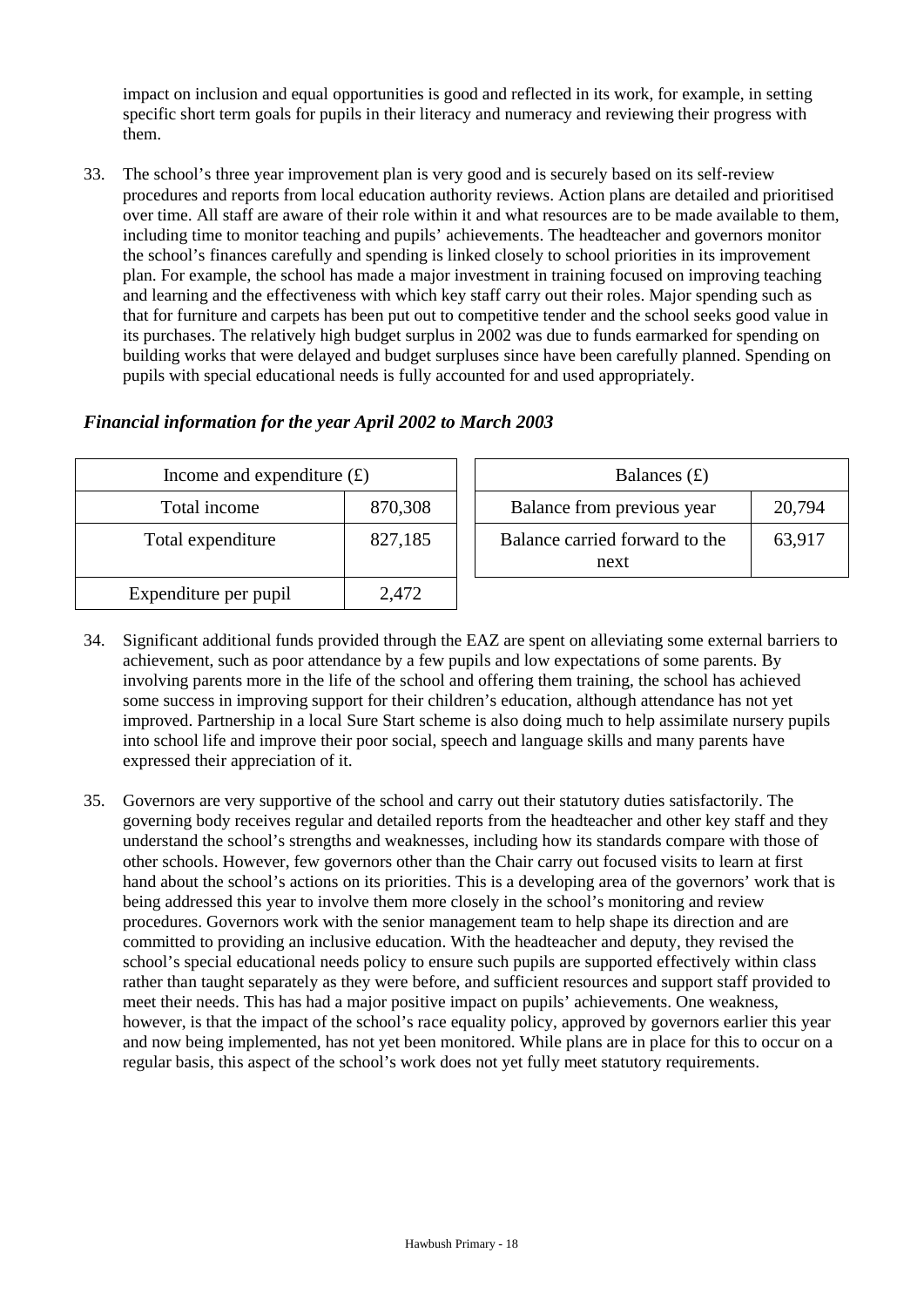## **PART C: THE QUALITY OF EDUCATION IN AREAS OF LEARNING AND SUBJECTS**

## **AREAS OF LEARNING IN THE FOUNDATION STAGE**

- 36. Provision for children in the Foundation Stage is a strength of the school. The Foundation Stage Unit admits children between the ages of three and four years on a part-time basis, morning or afternoon. Reception children attend full time. All children in the Foundation Stage are organised in mixed age groups and according to their abilities, but often in mixed age and ability groups for most areas of learning. These arrangements work very well for the benefit of both the nursery and reception children, because the staff plan their teaching programmes based on careful and analytical assessment information. Consequently, children's particular needs are very well met across all areas of their learning.
- 37. The children enter the nursery with attainment that is well below average, particularly in communication skills. The teachers and support staff recognise the importance of the development of social, language and mathematical skills as the foundation for learning. The nursery and reception children achieve well in their communication, language and literacy and in their mathematical development. They achieve very well in personal, social and emotional development, knowledge and understanding of the world, physical and creative development, as a result of the consistently high quality of teaching of both nursery and reception children. In addition, the quality of the curriculum is particularly good, because it provides a wide range of challenging and imaginatively planned activities that motivate the children to learn and to enjoy their day at school. The curriculum is well matched to their needs. The innovations to accelerate learning are having a positive impact upon children's achievements. The co-ordinator for the Foundation Stage is pivotal in managing the provision and provides very good leadership. Children's progress is carefully monitored and recorded by the staff and information is very well used to plan next step of children's learning. All staff manage the children well and the high ratio of adults to children ensures that the needs of all children, including those with special educational needs, are fully met. The warm, welcoming atmosphere that pervades the Foundation Stage is another contributory factor. Parents are encouraged to 'stay and play' to help them learn more about their children's learning. The children are valued individually and consequently, they thrive and grow in confidence with each passing day. Since the previous inspection, the school has made good improvements.

# **PERSONAL, SOCIAL AND EMOTIONAL DEVELOPMENT**

Provision in personal, social and emotional development is **very good**.

#### **Main strengths and weaknesses**

- The children achieve very well because the very good teaching enables them to develop a positive sense of themselves.
- The children attain standards expected for their age by the end of the reception year.

#### **Commentary**

38. The children understand what is expected of them and they play and co-operate well with one another. For example, in the Hawbush Fire Station, the children shared the equipment and organised putting out the fires, helping one another with hoses or taking telephone messages. They are thoughtful and caring of each other and adults in the room. The children learn quickly what is fair; teachers and support staff provide clear routines and procedures for taking turns, thereby ensuring that everyone has an equal opportunity to participate in all learning activities. Consequently, the children understand what is expected of them and respond accordingly. In one session observed, the children passed the microphone to others who wished to use it to sing nursery rhymes. The children are encouraged to be independent learners from the first day of their admission. They self-register and place their name cards in the correct slot before initiating activities. Some of the younger children have only been in the Foundation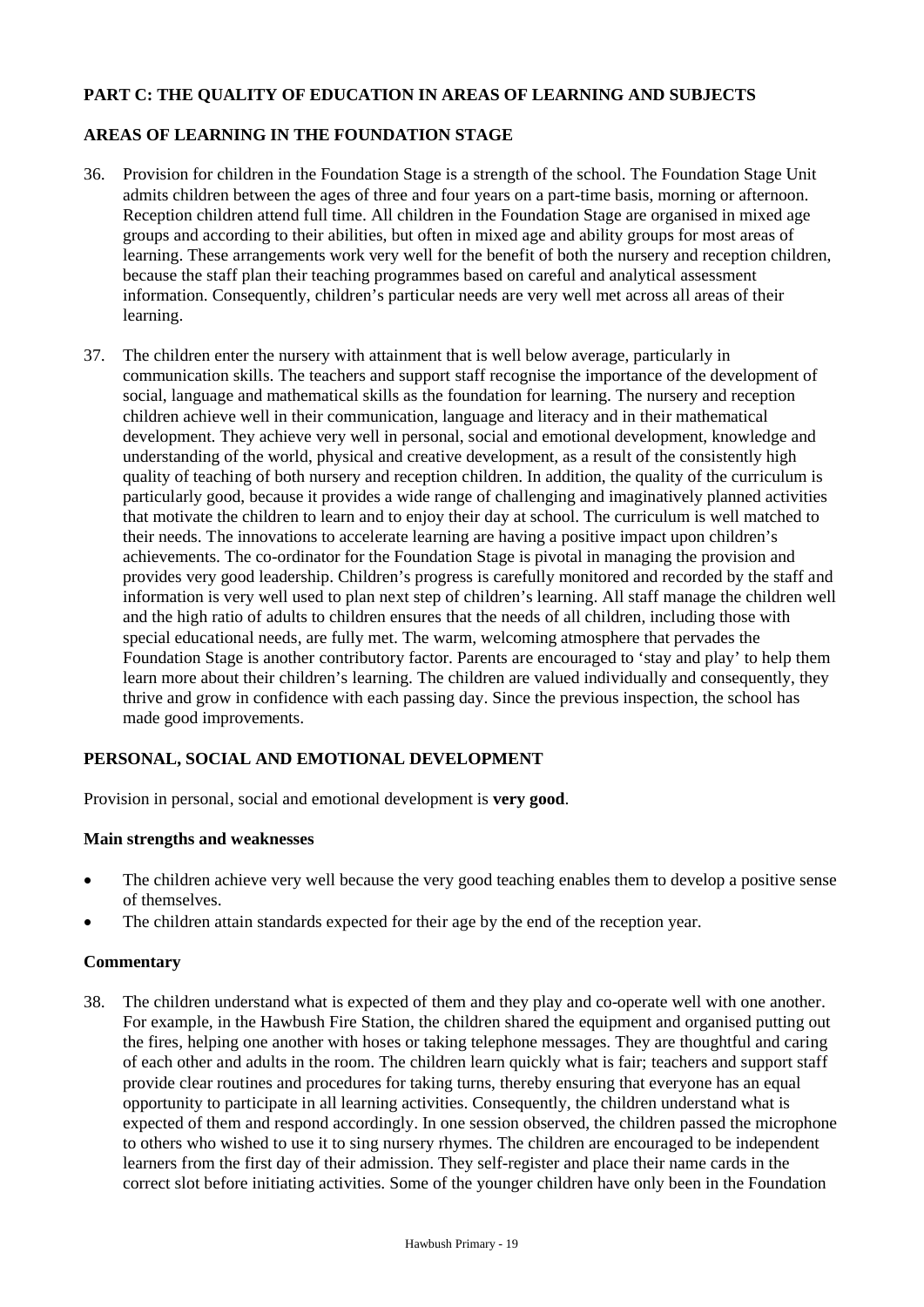Stage for a few days, but through the warm encouragement of the staff, they grow in confidence to try new activities for themselves.

39. The teachers and staff provide a calm, productive learning atmosphere in which the children can learn. There are special areas for enhanced learning for those children who have delayed development. Here, the staff provide specific programmes of activities to accelerate learning. The impact is seen in the rapid progress these children make. The staff enable the children to grow in confidence and independence through a very successful programme in which the children plan, do and review their own learning. The teacher used an imaginative strategy of a train journey, where the children stopped at stations where resources were invitingly arranged. The children could get off at any of these stations, to plan, do and review what they wanted.

# **COMMUNICATION, LANGUAGE AND LITERACY**

Provision in communication, language and literacy is **very good**.

#### **Main strengths and weaknesses**

- Teachers and support staff are particularly skilled in developing children's language skills through very good teaching.
- Through Sure Start and the EAZ initiatives, parents are actively encouraged to help their children at home and to learn more about their education at school.

#### **Commentary**

- 40. Few children are on course to attain the early learning goals by the end of the reception year and standards are below average, because most start school with poor levels of language development, often communicating in single words or using body language. The children achieve well, through the very effective and well-focused activities provided by the staff. These include carefully structured play activities following first-hand experiences, such as the visit to the school of the local fire brigade. The children were encouraged to participate in exploring the fire engine and were then provided by the staff with suitable resources to make own models for role-play. For example, the children used large cardboard boxes, which formed an engine, and one of them noticed that it would not move, because 'it had no wheels on!' This immediately provided an opportunity for the teacher to discuss with the children how they may overcome these problems. This sensitive recognition of children's language needs was observed in numerous situations across all areas of learning. In addition, the staff introduce new words using strategies such as a running commentary to provide the children with new vocabulary.
- 41. The Sure Start and the EAZ initiatives provide further expertise and support with children's language development. The close co-ordination and co-operation between all concerned result in a progressive and well structured programme of language development. Home visits and the warm welcome that parents receive in the school provide further encouragement and practical assistance. The impact of these strategies is seen in the good progress the children make in acquiring language skills.
- 42. The teachers and the support staff use a simplified form of the literacy hour well to introduce the children to the letters and sounds needed to build their reading and writing skills. In one lesson observed, the teacher very effectively combined the skills of speaking and listening with those of reading words and sentences in the story, 'Six in a Bed'. The children were delighted to match single words on a word tree. The carefully planned use of ICT further consolidates their literacy.

#### **MATHEMATICAL DEVELOPMENT**

Provision in mathematical development is **very good.**

#### **Main strengths and weaknesses**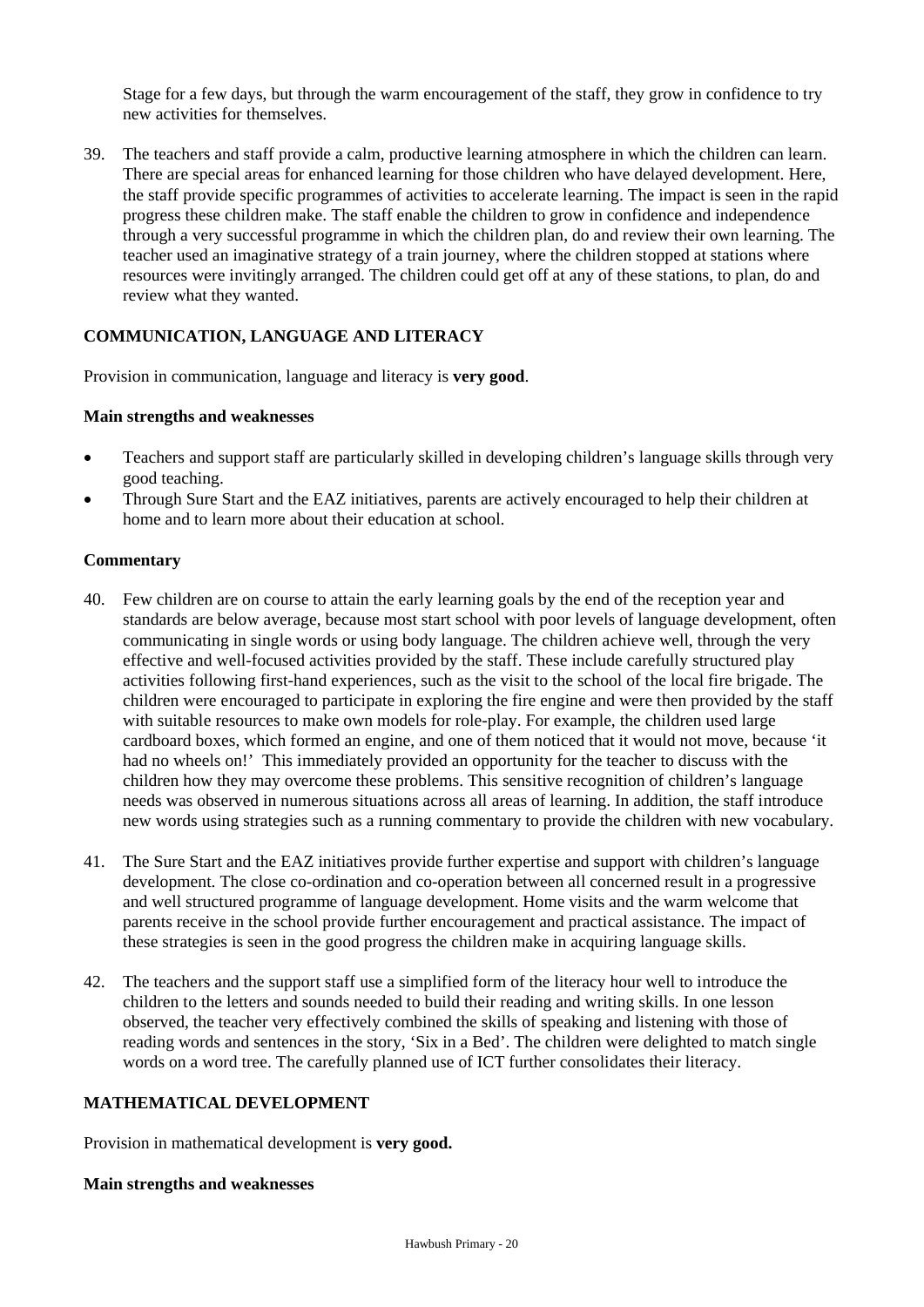- Teachers and staff provide the children with exciting, first-hand activities to develop mathematical skills.
- The strong focus on mathematical and language development results in the children's good achievement.

# **Commentary**

- 43. Teaching is very good. Consequently, the children make very good gains in their learning, although only a minority reach the standards expected by the end of their reception year. The teachers and other staff plan exciting practical activities to give children first-hand experience, helping them to understand number, shape and size. This was observed in one session where the teacher and classroom assistant enabled the children to count from zero to 10 and for the more able in the class, to 20. The adults' animated and lively approach was infectious. The children delighted to be able to count objects successfully. They regularly play with construction kits, enabling them to see different shapes, how they fit together and how to make patterns with them. Number games and songs consolidate mathematical understanding further. ICT is also used effectively to support and extend children's learning.
- 44. The strong focus on the development of mathematical vocabulary is paying dividends. This is achieved with fun for learning, which is exploited to the full by the staff, who enthuse the children to learn. They skilfully question the children to ensure understanding, and build on it with further explanations and challenges. When the children match teddy bears to numbers, the teacher asks them to count the toys and they soon realise that they have more or less than required. Similarly, in the home corner, when one of the new entrants offers the assistant a cup of tea, she is challenged as to how many teaspoons of sugar she has put into the cup, 'because I like my tea sweet'. Adult intervention to support children's mathematical experiences, and its frequent and regular use in all lessons, enriches the mathematical provision.

# **KNOWLEDGE AND UNDERSTANDING OF THE WORLD**

Provision in knowledge and understanding of the world is **very good**.

#### **Main strengths and weaknesses**

- Children learn about the world from first-hand experience.
- The teaching is very good; teachers and support staff provide stimulating and imaginatively planned activities to accelerate learning.

- 45. Children reach standards close to those expected of them through the carefully planned programmes which entail learning through first-hand experience. This was evidenced in the way that the visit of the fire brigade to the school was utilised to extend children's knowledge of the world. Through role-play and manning the Hawbush Fire Station, the children were encouraged to explore, observe and solve problems. They engaged their critical thinking. For example, when one child realised that there was a fire at his house, he rushed out to the public telephone to ring 999, because 'that is the emergency number'. Others organised the fire brigade to attend to the fire when one commented that the engine had no wheels. Another child realised that the hose he was holding would reach the fire and extinguish it successfully.
- 46. Photographic evidence indicates that the staff plan visits to places outside the immediate school grounds, such as Hatton Country World or to Hawbush Farm. Through these activities, the children's curiosity and interests are very effectively raised. There are photographs, which show children's rapt attention and wonder at seeing farm animals. The plan, do and review programmes, together with the whole school initiatives on pupils' active learning, result in the children making very good gains in their knowledge of the world around them.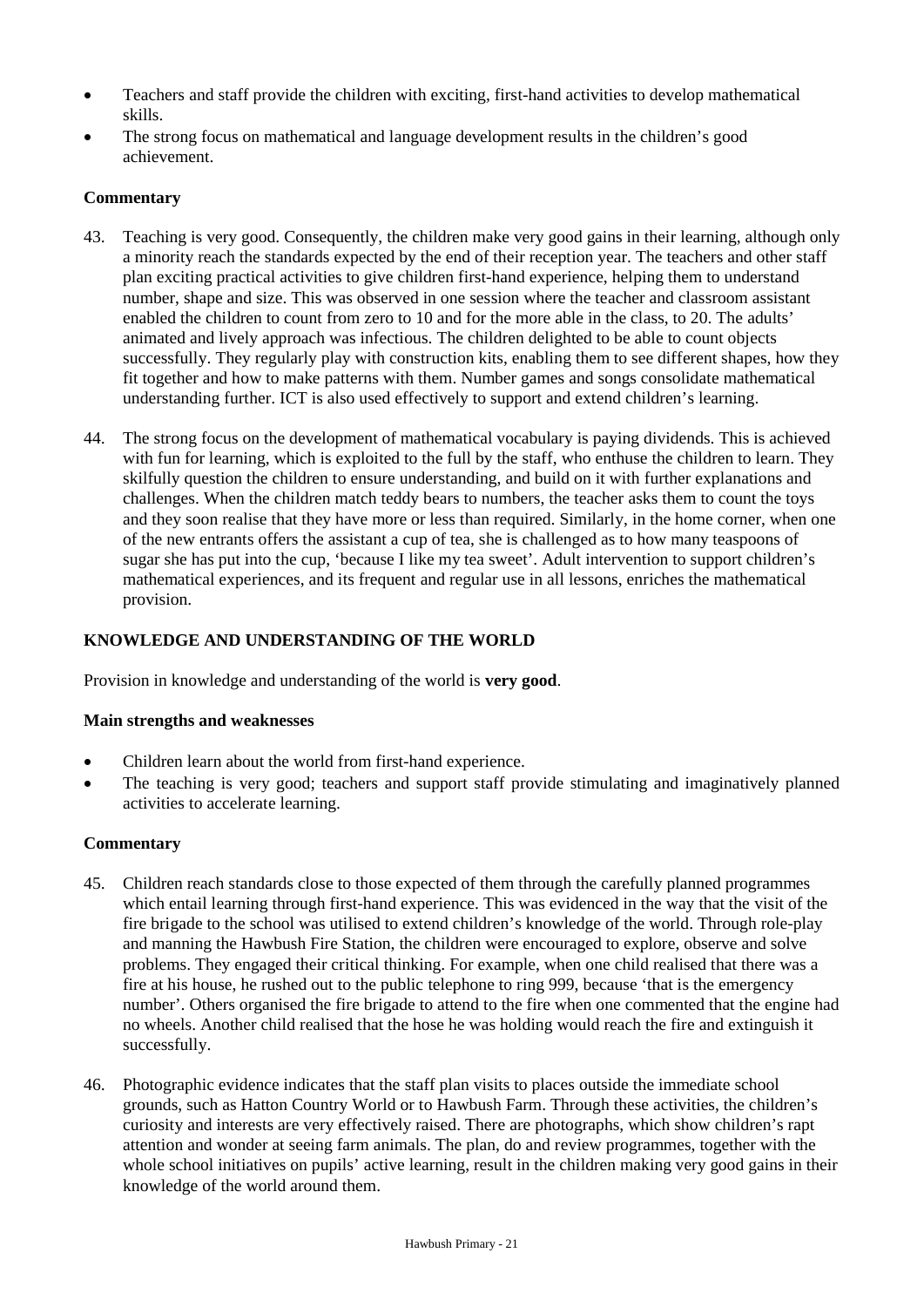# **PHYSICAL DEVELOPMENT**

Provision in physical development is **very good.**

#### **Main strengths and weaknesses**

- The staff provide the children with a good range of appropriate physical challenges.
- The majority of children reach the expected Early Learning Goals.

## **Commentary**

- 47. There are limitations in the school's accommodation, which result in some loss of time when the children need to change areas for physical activities. However, through the very good teaching, combined with careful planning, there are good opportunities to experience a range of appropriate physical challenges. As a result, the children develop confidence and control of the way they move and the way they handle tools and equipment. The teachers and support staff are particularly skilful in encouraging children to participate fully in the activities planned for them. A very good example was observed in one session, which was imaginatively linked to other areas of learning. When one of the younger children was unsure what to do, an assistant unobtrusively held the child's hand to encourage him 'to go shopping with her' and 'to push the trolley that is heavy with shopping.' This resulted in his full inclusion and enabled him to participate in the activity, and to learn.
- 48. The staff are careful to ensure that all health and safety aspects of physical activities are properly maintained. Adults insist that the children are appropriately dressed, to ensure that their activities are not restricted in any way. Carefully planned activities indoors and out provide further opportunities for the children to acquire physical skills. Children make very good use of a variety of tools for drawing, colouring and cutting and show increasing dexterity as they work with pencils, crayon, paintbrushes and scissors. They roll, squeeze and knead malleable materials and their manipulative skills are developing appropriately. The staff engage children in conversations to encourage understanding. In addition, standards in writing, colouring, cutting out, painting and sticking are improved by the attention given to this aspect of children's development. As a result, most children reach the expected learning goal.

#### **CREATIVE DEVELOPMENT**

Provision in creative development is **very good.**

#### **Main strengths and weaknesses**

- Skilful and imaginative teaching develops children's creative skills successfully.
- The majority of children reach the appropriate Early Learning Goal.

- 49. The very good teaching ensures that all children are given a rich variety of opportunities to develop their creative skills. The children express their feelings through exploring media and materials, music and movement, story making and imaginative play. They enjoy exploring the variety of media and the resources available to them. The children use instruments to accompany singing or a microphone to sing known jingles to entertain others. They make a tent with assistance for creative play and to shade them from the heat of the sun. The children use computers to create pictures and delight in seeing these on display and proudly show visitors their own portraits. There are good opportunities for imaginative play and skilful intervention by adults that extends children's learning. The quantity and quality of resources also help stimulate children's imaginations.
- 50. The majority of children reach the learning goal as a result of the carefully planned provision and innovative curriculum. A particular strength of these arrangements is the way that the staff plan activities to ensure that the children gain maximum benefit from their learning. For example, one child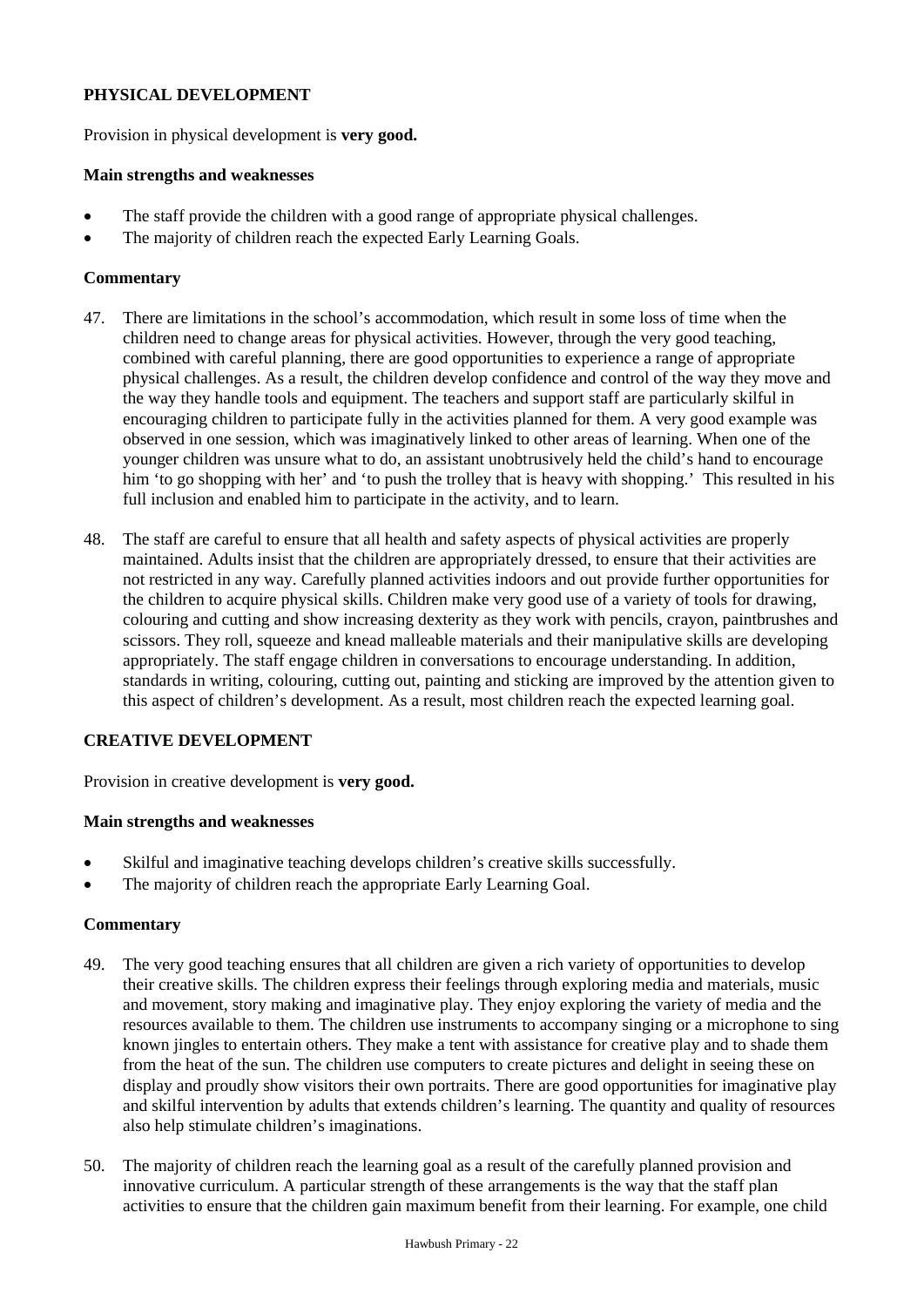'wrote' a letter to the teacher, which he then delivered in the postman's large bag. At all times, the adults engage the children in conversation; this helps the children to learn new words and to articulate their thinking. They follow requests for refreshments and serve them to other children. In music they sing with enjoyment and gusto songs such as 'Heads and shoulders' but sing softly when they finish the session with 'God is good to me'. There is a spiritual dimension to all learning for these children.

# **SUBJECTS IN KEY STAGES 1 and 2**

# **ENGLISH**

Provision in English is **good**.

#### **Main strengths and weaknesses**

- The National Literacy Strategy is adapted well so pupils work at the levels they should and achieve well in reading and writing.
- Assessments are thorough and support precise target setting. Targets are closely monitored so pupils know how well they are doing and what they need to do next.
- Pupils' speaking skills are satisfactory but are less developed in the use of correct grammar and Standard English.
- Library provision is unsatisfactory and does not support learning.
- Literacy is emphasised in all subjects of the curriculum, contributing to accurate expression.

- 51. The development of literacy was a key issue at the last inspection when standards were below average by Year 2 and well below by Year 6. The school has made a good improvement through development of the curriculum, training for teachers and support staff, and the revision of assessment systems. In consequence, standards are rising. Broadly average standards are being sustained in the present Year 2. Pupils in Year 6 currently reach below average standards but are poised to exceed their targets. In consequence, all pupils achieve well, especially by Year 2, because they enter the school well below average.
- 52. Curriculum leadership is good. Teaching and learning throughout are good; they are closely monitored to make sure all pupils have work which meets their needs. Assessments are regular and thorough and help match work precisely to pupils' ability. Lessons are well organised so the different language skills of listening and speaking, reading and writing are regularly practised in purposeful and interesting ways. A good Year 5 lesson was typical of this approach and included class sessions on spelling and grammar before embarking on a range of independent tasks researching effective presentation of characters in stories. The teacher and classroom assistant made sure that everyone was working to the best of their ability and knew what the next steps should be through effective questioning and feedback. Pupils also took turns to word-process some of their notes, which helped develop general learning skills. The lesson ended in a session where pupils enthusiastically shared and learned from each other's work.
- 53. Teachers pay close attention to the development of reading and writing and there are plentiful opportunities for discussion and speaking to a wider audience. Good relationships help give pupils confidence when they speak. There is not such close attention given to the development of the quality of spoken language itself so errors of pronunciation and grammar often go unchecked. Their adverse effects can reappear in written work, where some pupils, especially younger ones, simply write what they regularly say. In conversation, older pupils speak and listen with a good degree of confidence but do not always adapt their talk fully to the purpose because they do not concentrate and question sufficiently responsively.
- 54. Pupils are encouraged to read for a variety of purposes and importantly the school makes time on the curriculum for reading for pleasure. Most pupils now read regularly with interest. The stock of books throughout the school is satisfactory but the library is small, remote and so it is underused. In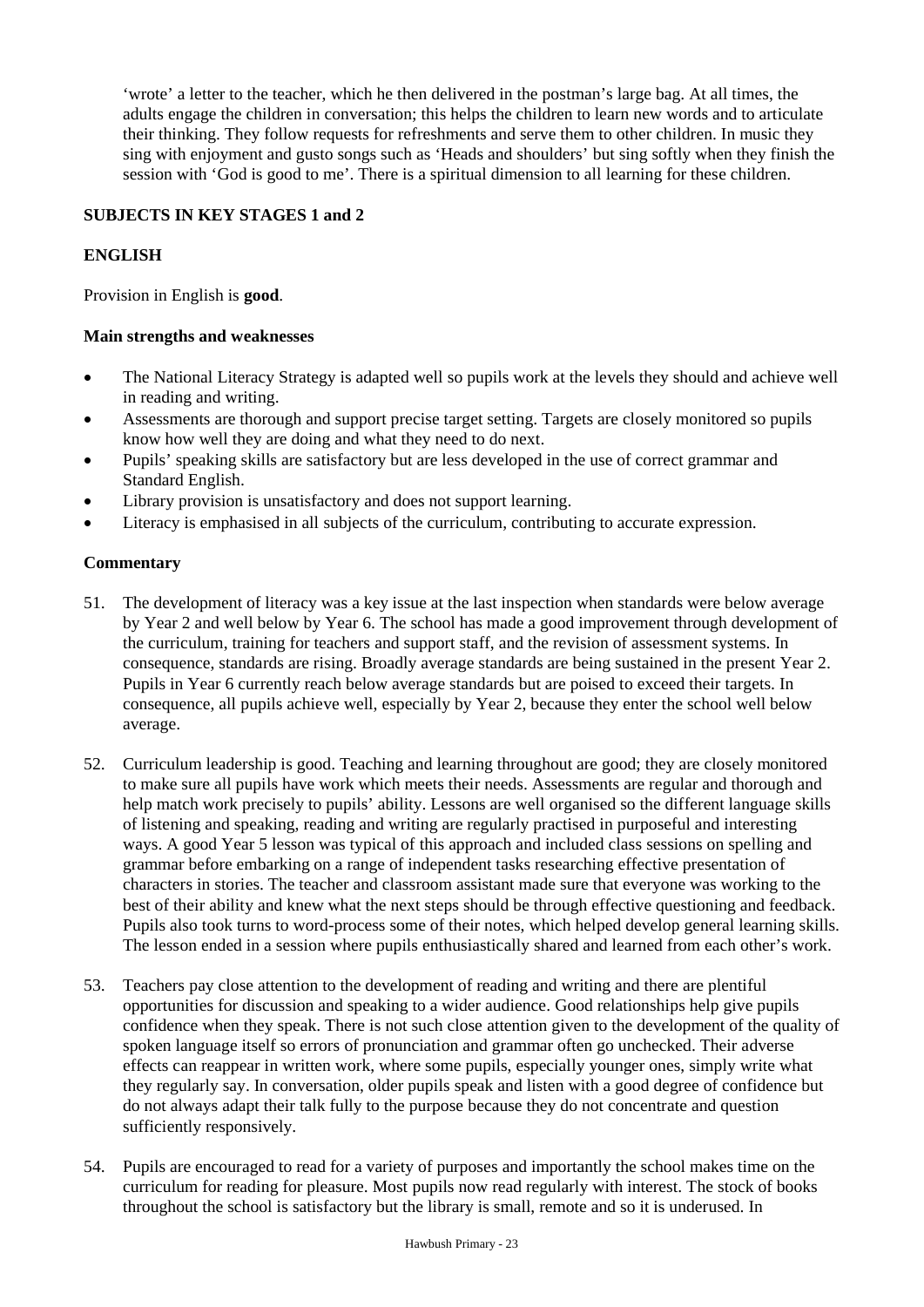consequence, Year 2 pupils had little idea of how to locate information. Year 6 pupils had a clear idea only because they use the public library.

# **Language and literacy across the curriculum**

55. The school has a concerted approach to literacy across the entire curriculum. In each subject targeted vocabulary is emphasised. This means that correct scientific language or specific religious terms, for example, are properly used and pupils may express themselves more accurately. The school's marking system takes account of spelling and grammar so issues are addressed promptly in whatever subject they arise. The use of ICT for research helps pupils read a variety of styles and word-processing supports drafting in a number of subjects. There are opportunities to write for various purposes throughout the curriculum but opportunities to write at length in the humanities are not taken as fully as they should be.

## **MATHEMATICS**

Provision in mathematics is **satisfactory.**

## **Main strengths and weaknesses**

- Teaching is good in Years 1 and 2, more variable and mainly good in Years 3 to 6.
- Pupils achieve well in most respects, particularly in Years 1, 2 and 6.
- The school's emphasis on problem solving contributes to pupils' improving understanding but mental mathematics sessions are not so effective in some lessons.
- Ability setting in Years 3 to 6 results in most pupils working at their own levels, but the needs of the gifted pupils are not sufficiently met.
- Teachers and support staff use assessment effectively to plan the next steps in pupils' learning.

- 56. Since the previous inspection, the school has made good progress, particularly in Years 1 and 2 where standards are now broadly average. This is a direct result of the improved quality of teaching and learning, and of organisation. Standards in 2002 national tests for Year 6 were low and did not improve in 2003, although standards in the current Year 6 are substantially better and are below average. The coordinator manages the subject well. Teaching is monitored and supported and pupils' achievements reviewed, analysed and action taken; for example, through additional training. Much professional development, with support from the local education authority, has improved teaching and learning across all year groups. These strategies are now beginning to pay dividends, as seen in the consistently good achievements in Year 2 and those currently in Year 6. The school has set challenging targets for Year 6 for 2004 which are likely to be met as a result of the particularly effective teaching in that year. But these improvements are not yet consistent throughout the school or secure. Teaching quality is not yet consistent in Years 3 to 6 and insufficient attention is given to mental recall of number facts in some classes.
- 57. The emphasis on problem solving throughout the school is paying dividends in pupils' greater understanding of mathematics and in acquisition of skills. This was observed in both Year 4 ability groups, where the pupils were involved in real life problem solving. Learning was particularly effective because the pupils were asked to explain their strategies and others suggested alternative methods they had used. In this way, the pupils were enabled to articulate their thinking and to correct any misconceptions they had.
- 58. The mental mathematics sessions are generally effective, particularly in those lessons where the teachers make sure that appropriate links are constructed between all aspects of mathematics, as observed in Year 4 for example. Where it is less successful, teachers give insufficient attention to mental calculations of multiplication and division to enable the pupils to acquire number facts and recall them at speed in other mathematical areas.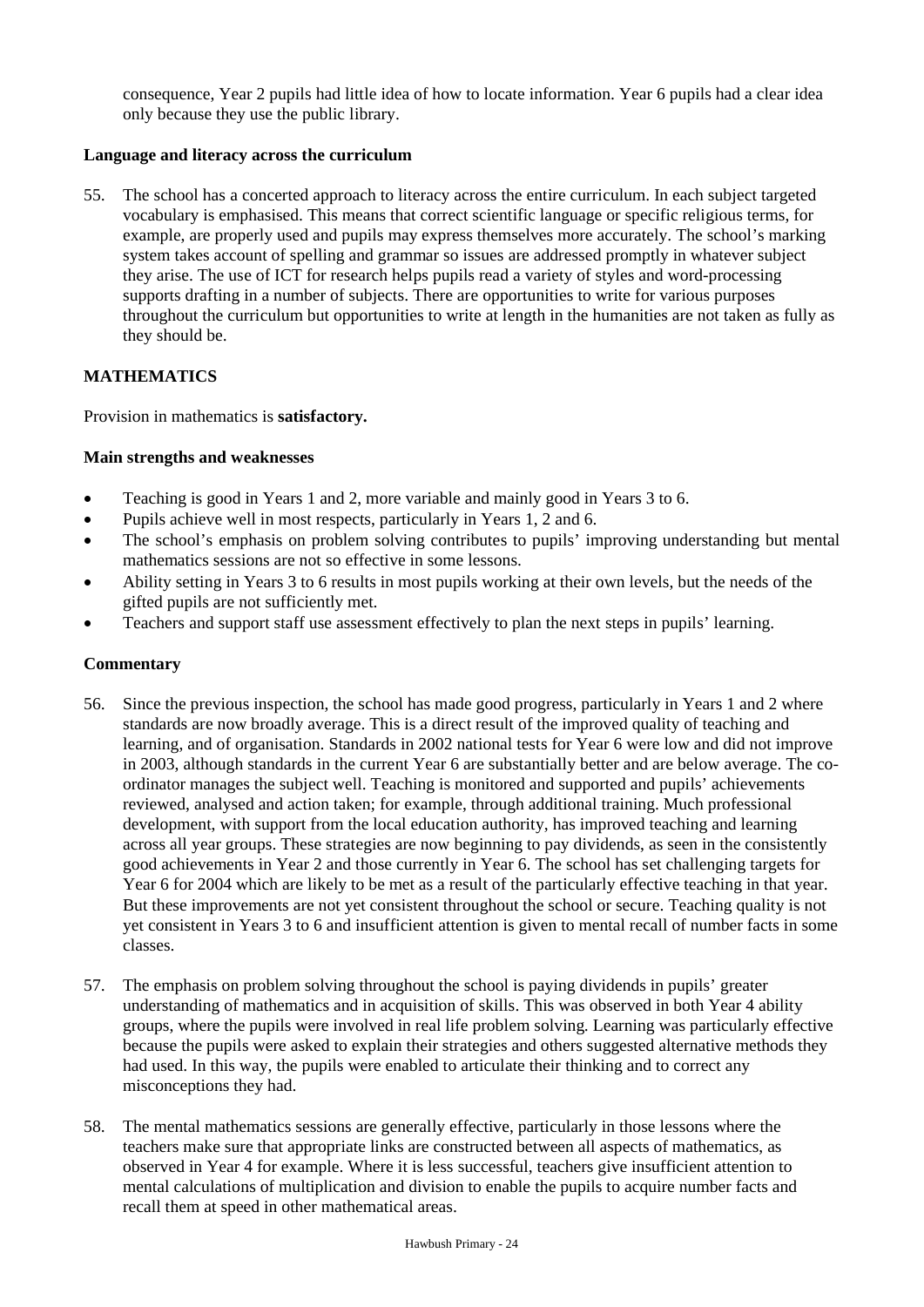- 59. The quality of teaching varies but is mainly good; it is particularly effective in Year 6. Lessons here are characterised by rapid pace, high expectations of what the pupils of all abilities can achieve, clear explanations, an animated approach and enthusiastic teaching, which is infectious and delights the pupils in their success. In discussion with them, the pupils declared that this was their favourite subject. Teachers' confidence in the teaching of mathematics is reflected in their use of national guidelines and gives the pupils a carefully structured mental and written lesson. In these lessons, there is a sharper focus on number and on quick mental recall of facts. The final part of the more effective lessons is used well to summarise key learning points, check understanding and celebrate success. Occasionally, pupils learn too slowly because explanations are too long, some are unsure of what is expected and lose concentration and interest. Homework is used well to consolidate and extend learning across the school.
- 60. The ability setting in Years 3 to 6 is meeting most pupils' needs successfully, including those who have special needs and those who are more able in mathematics. The lower ability pupils in Year 4, for example, were able to sensibly estimate and efficiently measure a variety of lengths using centimetre and metre measures, both in class and outside. Similarly, in Year 6 the more able pupils in the upper set efficiently calculated multiplications of 8,729 by 7, or the cost of 7 cars at £9,492, for example. In this lesson, there was a sense of urgency for the pupils to learn. They made very effective learning gains, clarifying and justifying their calculations as the lesson progressed. Good use was made of ICT to consolidate learning in numeracy. However, as yet there is no specific provision for the mathematically gifted pupils in the school, although a register has recently been compiled.
- 61. Teachers and support staff assess pupils' work analytically and use the information to adjust plans for the next lesson. Curricular targets for their next stage in learning are prominently displayed in Year 6, for example, and used to help pupils to review their progress. Marking is regular, giving the pupils some guidelines on how they may improve their work and providing further challenges. In Year 1, for example, the teacher praised the work on addition of numbers to 12 and posed a further challenge, 'Try addition pairs to 20'. The strong focus on inclusion and on development of mathematical language throughout the year groups are additional factors in pupils' good achievements.

#### **Mathematics across the curriculum**

62. Numeracy skills are well developed throughout the school, through careful cross-curricular approaches to planning by teachers and support staff. The pupils calculate the different times around the world, for example, and in art Year 4 pupils found patterns in unusual places. In science, they compare the relative size of the sun and the moon and use balls to model them to a scale. Through such links, the pupils are making connections across subjects, thereby consolidating their knowledge and understanding.

### **SCIENCE**

Provision in science is **satisfactory.**

#### **Main strengths and weaknesses**

- Pupils achieve well in their acquisition of scientific facts and principles but the scientific enquiry skills of more able pupils are not developed sufficiently in Years 5 and 6.
- Teaching and learning are mainly good, especially in Years 1, 2 and 6.
- Pupils apply their literacy and numeracy skills well but their use of sensors and data-loggers in scientific investigations is underdeveloped.

# **Commentary**

63. Standards seen during the inspection by Year 6 are below average overall and are improving compared to the previous year. However, pupils' knowledge and understanding of key facts and principles are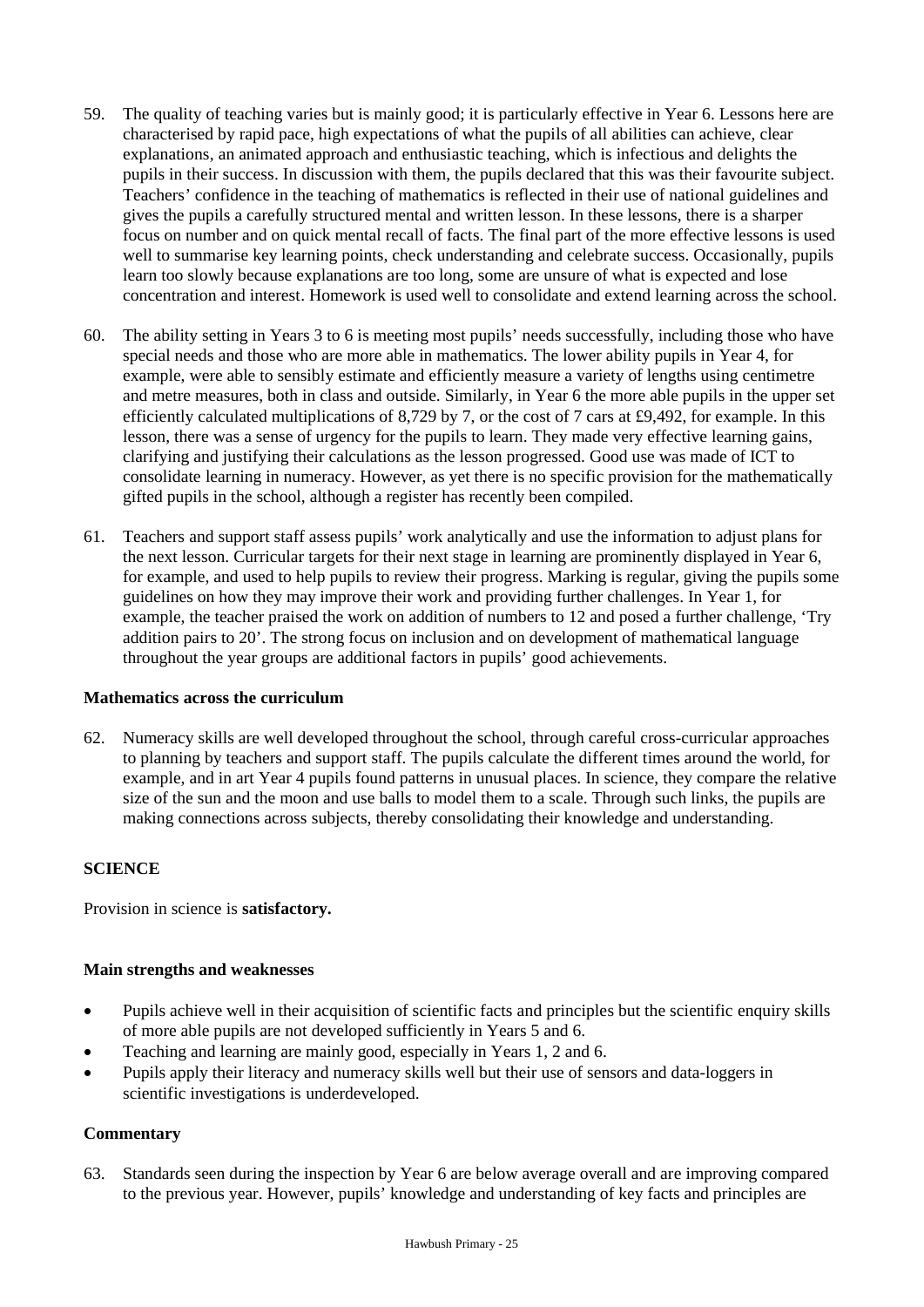better developed than their skills of scientific enquiry. Most pupils, including those with special educational needs, achieve well and especially so in Year 6 where the teaching is particularly stimulating and challenging.

- 64. Standards by the end of Year 2 are broadly average, sustaining the improvements of the previous year. Pupils in Years 1 and 2 make good progress as a result of consistently good and stimulating teaching and a well-balanced curriculum. Year 2 pupils investigating the surfaces which are best for running toy cars along made key decisions about how to make their tests fair as a result of skilful and carefully focused questioning from their teacher. Pupils used appropriate vocabulary to describe the forces used and the more able measured distances and recorded results in tables independently while a well briefed support assistant helped those with special educational needs to make fair comparisons, measure and record. Pupils developed their skills and knowledge well because adults encouraged them to make decisions for themselves, only intervening when necessary to maintain a good pace to the work.
- 65. Pupils build on their knowledge and skills in later years so that by Year 6, the great majority have a sound grasp of scientific concepts and most are able to plan simple investigations of their own, make predications and draw conclusions from evidence. However, insufficient attention is given in Years 5 and 6 to teaching higher scientific enquiry skills, for example, by encouraging pupils to repeat measures, explain anomalies in data and suggest improvements to their working methods. As a result, more able pupils are not achieving as much as they could in this aspect of science.
- 66. Teachers take many opportunities to develop pupils' literacy and numeracy skills. For example, Year 5 pupils learning about the Earth, Moon and Sun examined data on their diameters and circumferences and then chose appropriately scaled representations of them from a range of balls, ranging from footballs to peas. Other Year 5 pupils explain the differences between liquids and gases in the style of newspaper reports. However, ICT is not yet used sufficiently to raise standards. While pupils sometimes research information and display data graphically using computers, the use of sensors and data-loggers to measure variables such as light, temperature and sound when investigating is at a very early stage and resources to support such methods are inadequate.
- 67. Teaching and learning are mainly good. Lessons are planned well and teachers use questioning effectively to help pupils recall facts, speculate and explain. Most lessons are challenging and inclusive because assessment is used well to adapt tasks to pupils' different capabilities and learning support assistants provide effective support to pupils with special educational needs. However, insufficient attention is given to those more able pupils in Years 5 and 6 by teaching them higher skills of scientific enquiry. Teachers often use a variety of approaches involving visual, auditory and first-hand experience to engage pupils fully in learning as a result of teachers' recent training. For example, pupils in Year 6 experienced what happens when forces are in balance and when not, both visually and through feeling the effects with partner pupils, while their teacher provided very clear explanations. They learned very effectively as a result.
- 68. Standards have improved since the last inspection. The subject co-ordinator manages the curriculum and resources satisfactorily and provides sound leadership. Pupils' work is reviewed but patterns in pupils' assessments are not yet analysed. Plans are in place to develop her role to monitor teaching, learning and patterns in pupils' achievements when the subject is a priority focus in the school's improvement plan later this term.

# **INFORMATION AND COMMUNICATION TECHNOLOGY**

Provision in information and communication technology (ICT) is **satisfactory.**

## **Main strengths and weaknesses**

 Most pupils make satisfactory progress in acquiring basic skills but more able and talented pupils are not achieving enough.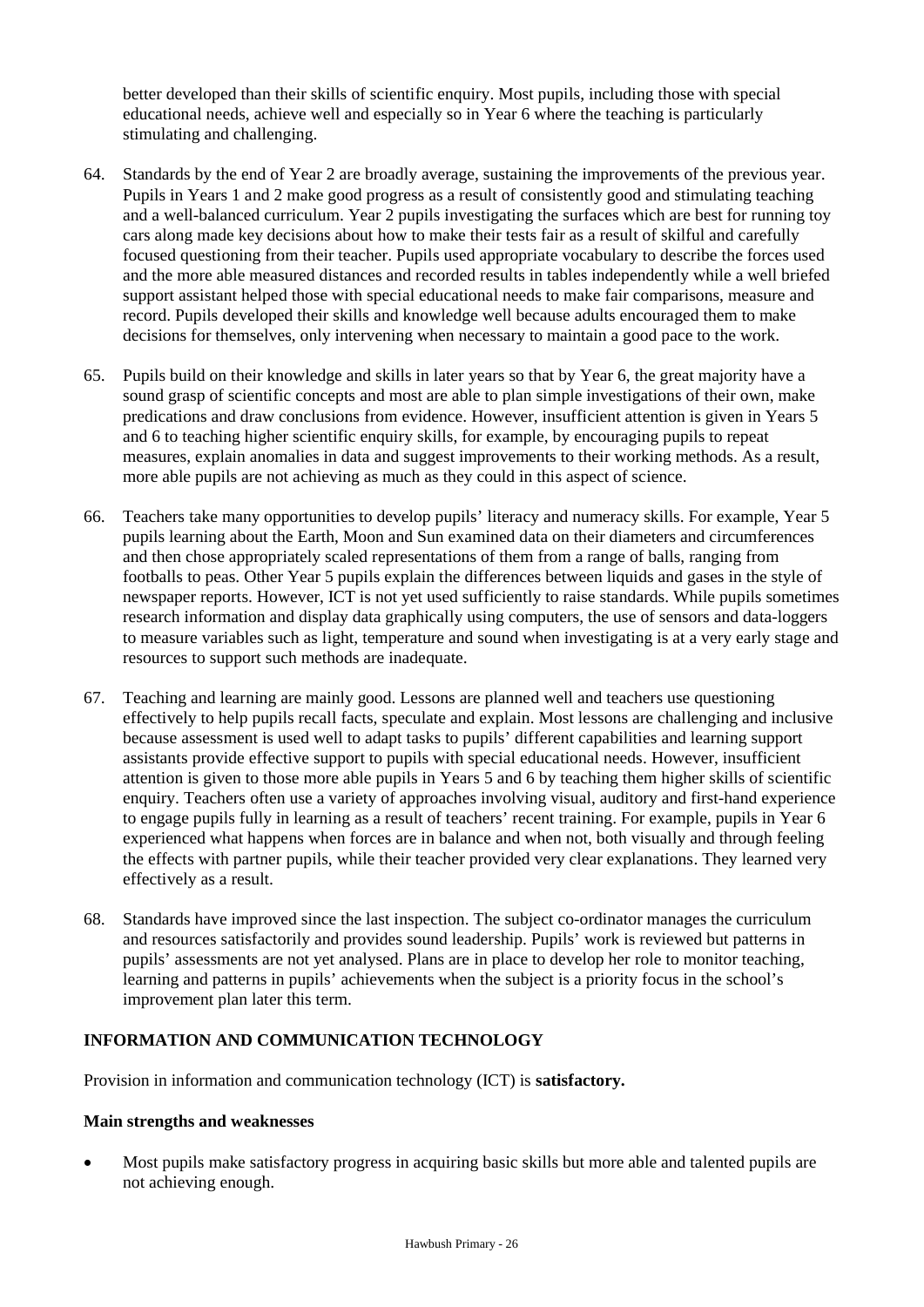- There are good resources available in the ICT suite and in classrooms although pupils are not yet using sensors to gather data or learning enough about control technology.
- Teachers' own ICT skills vary considerably; the best are very good. However, some require training to make effective use of the available resources. Plans are in place for this.
- The use of ICT to raise standards in subjects is improving in literacy and numeracy but is insufficiently developed in some other subjects.
- The relatively new subject co-ordinator is knowledgeable and provides good leadership and direction.

# **Commentary**

- 69. Most pupils make satisfactory progress in acquiring the basic skills to enable them to find things out, bring together information and communicate it in variety of ways. In these areas, they attain the standards expected by the end of Year 2 and Year 6 but there are few opportunities for older pupils in Years 3 to 6 to learn how to use sensors to monitor events or to control devices and this limits the breadth of their achievements. While pupils with special educational needs are supported well and make reasonable progress, some more able and talented pupils in later years could achieve more.
- 70. The school's ICT suite is well resourced and used regularly by all classes to teach and develop pupils' basic skills. For example, Year 2 pupils learn to use a graphics application to create images in the style of particular painters. Most can log-on to the network and use a pointer and keyboard to carry out tasks successfully. They devise sequences of instructions to control a floor robot on a prescribed route. By Year 4, many confidently combine text with graphics to create a presentation and they create pictures in the style of the painter Seurat.
- 71. Teaching and learning are mainly satisfactory but there are strengths in Year 6. Lessons are planned around clear objectives that focus mainly on teaching and practising new skills. Pupils enjoy their work, co-operate well as they work at tasks and enjoy good relationships with teachers and support assistants. Pupils' work is monitored in lessons and problems addressed quickly when they are unsure. However, their knowledge and skills are not yet assessed, although a framework for doing this has recently been adopted. As a result, tasks are sometimes not adapted to the range of pupils' abilities; some are not demanding enough for the more able and talented pupils, although those with special educational needs are guided well by teachers and learning support assistants.
- 72. In the best lessons in Year 6, class discussions are lively and a good balance is achieved between effective demonstration and suggestions from pupils about the next steps in carrying out tasks and procedures. However, teachers' competence with ICT varies considerably and, as a result, some teachers lack the skills to demonstrate new skills and techniques confidently and they seldom involve pupils in discussion. While classroom computers are now used more regularly to support learning than at the time of the last inspection, tasks provided vary in quality with some too vague to help pupils' learning. The school is aware of staff training needs in ICT and has plans in place to address them; for example, to help teachers make more effective use of recently acquired interactive whiteboards and projectors in their teaching.
- 73. There have been some reasonable improvements in provision since the last inspection when it was weak, but there is still some way to go. The relatively new subject co-ordinator is very skilled and knowledgeable and provides good leadership and direction. Teachers have benefited from training to improve their confidence and skills but some need more. He is aware of what needs to be done and a good action plan is in place.

# **Information and communication technology across the curriculum**

74. ICT is increasingly used to assist pupils with literacy and numeracy. They use databases and spreadsheets to process and display data, as when Year 6 pupils calculated and adjusted the costs of food and drink for a party to stay within a budget. However, too often tasks focus on practising basic skills and good opportunities to apply them in some subjects are missed, both in the ICT suite and in classrooms. One Year 4 class carried out an exercise to combine graphical images with text in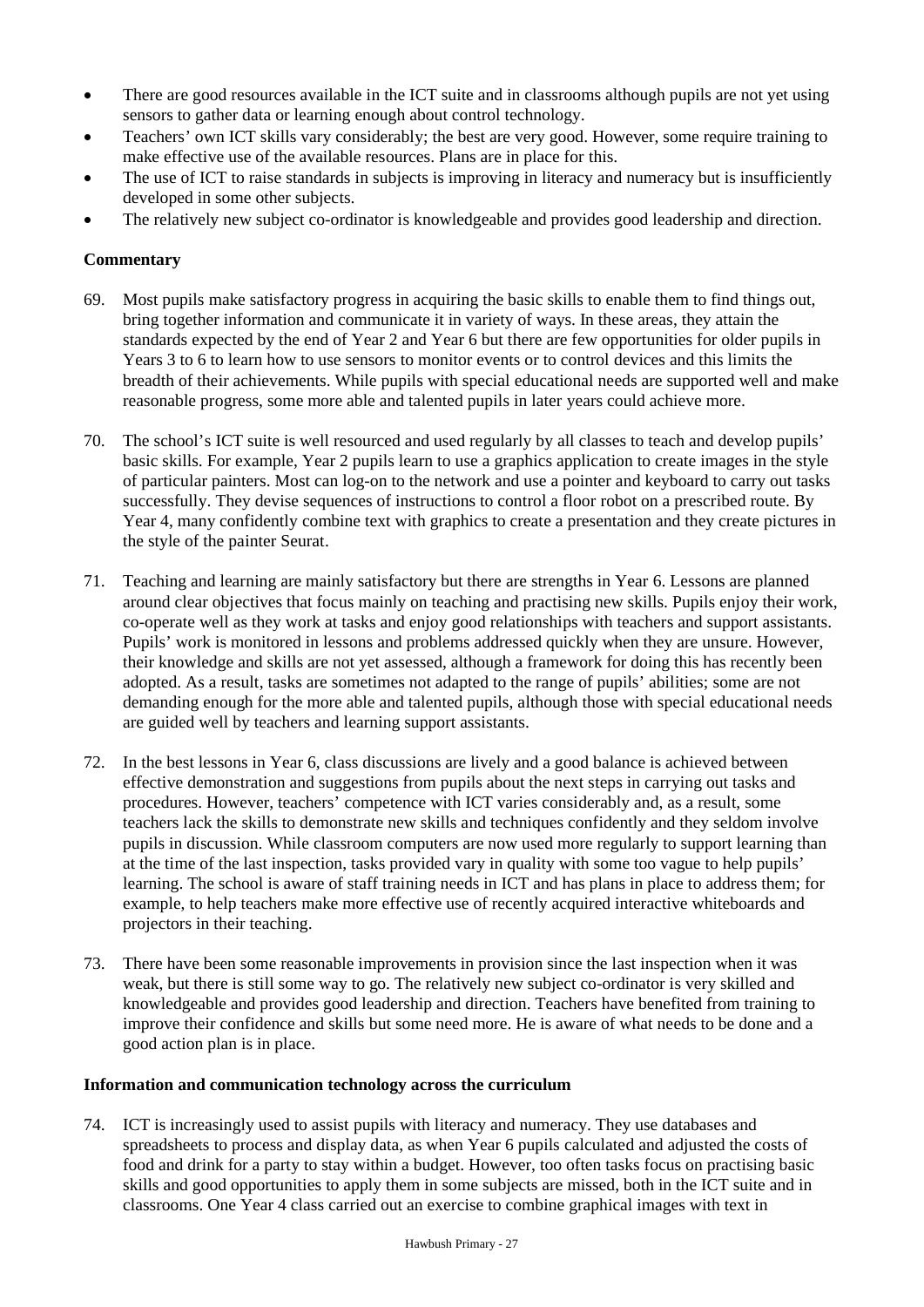appropriate fonts linked to their history work on The Romans. But the end product had no clear purpose such as a presentation or poster display. Consequently, pupils could not learn to take account of their audience or consider the quality of their work in relation to its use. Pupils' skills in controlling devices such as traffic lights in design technology and in using sensors and data-loggers to gather and display data in science investigations are under-developed, especially in Years 5 and 6. Resources and training to teach these skills are not yet fully in place.

# **HUMANITIES**

Five lessons of history and two lessons of religious education were observed, together with evaluations of samples of pupils' work, examination of teachers' plans and records, and discussions with teachers and pupils. Geography was not inspected.

## **History**

Provision in history is **satisfactory.**

## **Main strengths and weaknesses**

- The majority of pupils reach the standards expected by the end of Year 2 and Year 6 although they do not move beyond them.
- Pupils' skills of historical enquiry and research are good but their capacity to draw reasoned conclusions from evidence is underdeveloped.
- Teachers provide a good range of vivid resources to support research but the amount of work recorded is limited and therefore not available to support later revision.

## **Commentary**

- 75. There has been good improvement since the last inspection when standards met expected levels for Year 2 but were below them by Year 6. The 'hands-on' approach to study, which the school has introduced, has been particularly beneficial to research in history. There are strengths in the opportunities for first-hand experiences and investigations both inside and outside the classroom. Comparison, for example, of Ancient Roman and Celtic ways of life was made more vivid when Year 4 pupils wore reproduction costume and handled artefacts. Their discussion 'in character' helped them appreciate more readily the implications of life in the past.
- 76. Teaching and learning are satisfactory and lead to satisfactory achievement because pupils are learning how to research and locate information for themselves. They are less competent in the higher skills of using that information to explain why people acted as they did and in drawing conclusions from the evidence. This is because teachers do not always encourage them to evaluate enough. Assessment systems are less developed than those in the core subjects and so those more able to acquire higher skills are not being extended as much as they could be.
- 77. Leadership and management are satisfactory. The curriculum has been adapted well to include a strong focus on the history of the local area as well as further afield. A good range of resources includes artefacts, video recordings, visits to museums, and the use of ICT to bring history alive and engage pupils. The focus of the improvement plan is appropriate but there is currently no monitoring of teaching undertaken by the co-ordinator, although provision has been made for this when the subject becomes a school priority. Displays show that pupils have covered the curriculum in adequate breadth but the amount recorded in pupils' own exercise and assessment books is relatively small, and offers only limited support to their revision and future study.

#### **Religious Education**

Provision in religious education is **satisfactory.**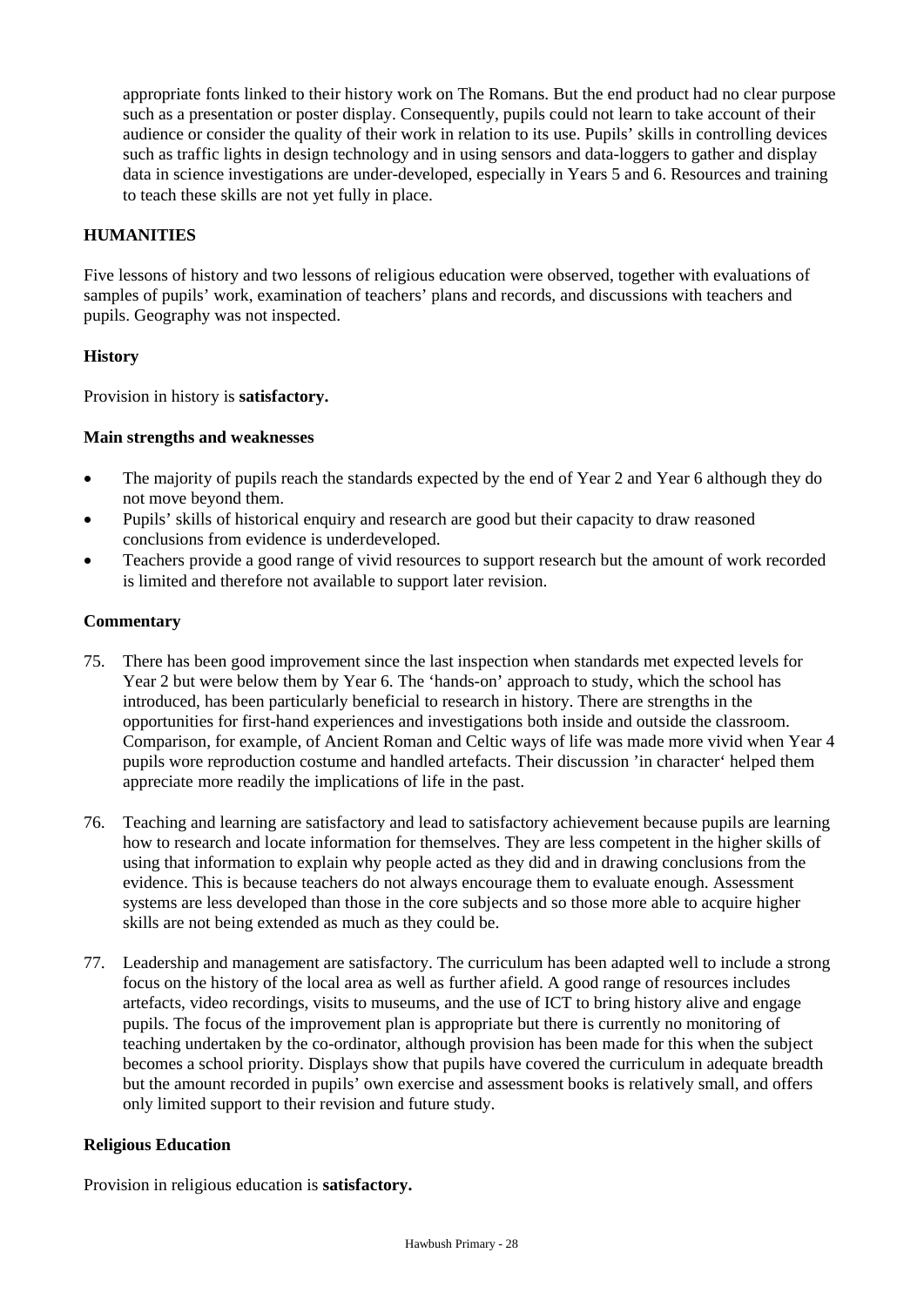## **Main strengths and weaknesses**

- Pupils reach the expectations of the locally agreed syllabus by the end of Year 2 and achieve well especially in learning from religion.
- By the end of Year 6 pupils' standards are below the expectations of both strands of the syllabus, namely learning *about* and learning *from* religion and their achievement is satisfactory.
- Much constructive discussion takes place in lessons but there is limited recording, particularly of older pupils' work to help them consolidate and later revise what they have done.
- The scheme of work provides good guidance in teaching to the agreed syllabus but does not make use of its system of assessment to give a clear indication of how well pupils are learning.

## **Commentary**

- 78. At the last inspection standards were below expected levels. There has been satisfactory improvement; pupils now reach the expectations of the syllabus by the end of Year 2. Their topic books show that, by Year 6, pupils recognise some religious symbols and retell religious stories in simple terms to demonstrate understanding. They identify some religious beliefs and are starting to link teachings and practices. Although they do not yet describe how a religion may make an impact on a person's life, they are able to express their own feelings and their developing sense of personal values enables them to offer sensible and constructive ways of dealing, for example, with jealousy and other emotions experienced in relationships.
- 79. A conversation with pupils of all abilities in Year 6 revealed that they had clearly discussed many aspects of Christianity, Judaism, Islam and Hinduism over their time in school but that even the higher attaining pupils tended to confuse elements of one faith with another. Pupils' recall was uncertain and their own views on more profound matters were not well developed because they had made few records during lessons and so could not call on these for support.
- 80. Teaching and learning overall are satisfactory. In lessons observed, discussions and role-plays feature strongly in teaching and learning and such an approach makes pupils think hard and reflect on important issues. However, the impact of lessons is not complemented by effective recording to help consolidate their work and some pupils struggle to recall what they have been learning. There is no evidence of pupils using ICT to help their learning in the subject.
- 81. Curricular leadership is satisfactory. The school's scheme of work ensures that the content of the syllabus may be taught in a meaningful way. There is close support from a local church which contributes to the study of Christianity but links with other places of worship have not been developed to support similarly the study of other faiths. Monitoring of teaching and learning has not yet taken place but is planned for when the subject becomes a priority focus in the current school's development plan. Within lessons, teachers are aware of the broad outcomes expected by the agreed syllabus and pupils themselves already contribute to assessment of their own progress towards these. However, the more detailed system of levels in the agreed syllabus is not yet used to assess pupils' achievements and guide the demand of the work in lessons.

# **CREATIVE, AESTHETIC, PRACTICAL AND PHYSICAL SUBJECTS**

82. Physical education and music were inspected in full, and are reported below. No lessons were observed in art and design or design and technology, but some judgements were made about art on the basis of scrutiny of displays around the school and discussions held with the subject co-ordinator, teachers and pupils. Standards in art and design are above those expected nationally at Years 2 and 6 and pupils achieve very well. Cross-curricular links enable the pupils to appreciate arts from other cultures and traditions. Since the previous inspection, the school has made very good improvements in the subject. There are some very effective examples of art work on display, where some pupils show particular flair. Some pictures created using a graphics application by Year 4, based on Seurat, for example, capture the pointillism style effectively. The educational visits provide further stimulus to link learning, as exemplified in Year 2. Here, following their visit to the Red House Cone Glass Museum, the pupils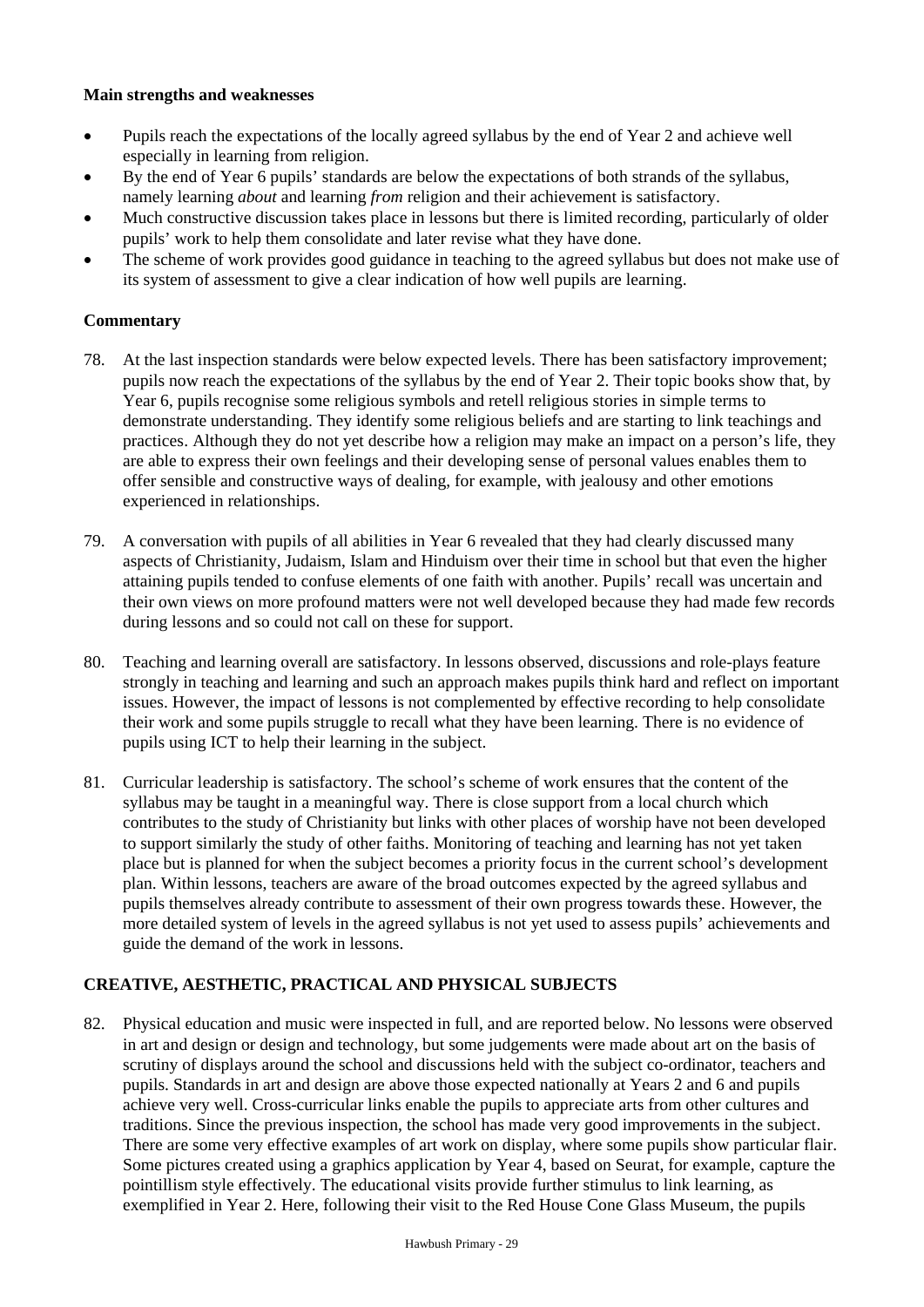painted plates and decorated them with ribbons, as the Victorians did. Pupils learn about other cultures, such as Aztec or African, where they depict the art of that era and culture, using different media. Popart lies alongside the work of Picasso, where the pupils in Years 5 and 6 capture the styles of both, but expressing these within their own inimitable interpretations.

## **Music**

Provision in music is **satisfactory**.

## **Main strengths and weaknesses**

- The quality of singing is good.
- The creative aspects of music support learning across other subjects.
- Music forms a vital role in pupils' aesthetic development at Hawbush School.

## **Commentary**

- 83. The school has maintained the satisfactory standards in music at both Year 2 and 6 since the previous inspection. The quality of singing is good and is used effectively in lessons and in assemblies. During the inspection, the pupils sang expressively a range of hymns, controlling their voices, starting promptly after an introduction and finishing crisply on time. Their teacher conveys clear expectations, such as standing up to sing, and encourages pupils to reflect on how the performance can be improved. Pupils readily adopted a performing mode, singing as if in a choir.
- 84. The school is linking teaching approaches for accelerated learning to music development. An example was observed in a good lesson in Year 2, where the teacher successfully enabled the pupils to compose and perform and to listen and appraise their work. In addition, the carefully planned cross-curricular links to humanities and to physical education enhanced pupils' learning.
- 85. Overall, the quality of teaching is satisfactory, with some good teaching. Teachers plan carefully and provide many opportunities for pupils to develop an understanding of music. This was seen in a Year 4 class, where the pupils conjured images and appreciated how composers such as Wagner and Tchaikovsky evoked different moods for them. The teacher emphasised that the images would be different for each of the pupils. Pupils offered interpretations such as 'two giants attacking each other; one Spanish and one English' for Wagner's Valkyries and 'a beautiful summer morning' for The Dance of The Sugar Plum Fairy. Their teacher successfully extended the pupils' learning by providing an opportunity for them to 'talk to each other musically', using a variety of instruments.
- 86. There are good links with other areas of the curriculum that develop pupils' aesthetic awareness. Year 5 and 6 pupils imaginatively created musical effects to a space poem. They produced moods such as vastness, distance, amazement, danger and hopefulness. They practised hard to improve the effects and contrasting sounds. The subject contributes well to pupils' spiritual, moral, social and cultural development, as evidenced in these examples.
- 87. Overall, the leadership and management of music are satisfactory. There has been some discontinuity in leadership because of staff changes in recent times and the headteacher took over the role, ensuring that all pupils had access to the full music curriculum. From this term, a music specialist has been employed part-time to share leadership and development of the subject.

#### **Physical Education**

Provision in physical education is **satisfactory**.

#### **Main strengths and weaknesses**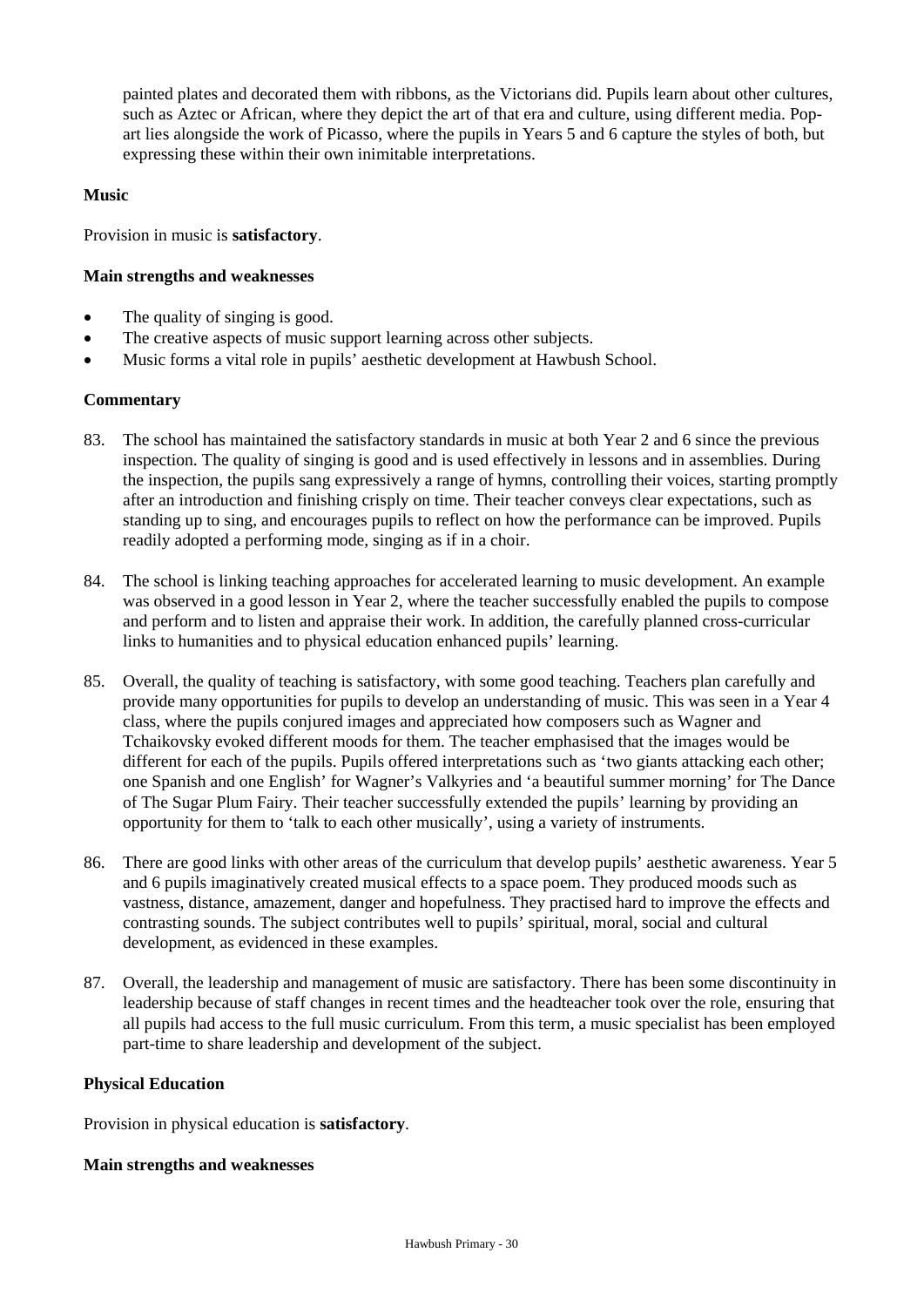- The subject is presently underdeveloped because of interruptions in leadership and management. The newly appointed co-ordinator has produced effective plans for the development of the subject.
- The quality of teaching is generally satisfactory but teachers' lack of subject knowledge sometimes slows pupils' learning.

- 88. Physical education is underdeveloped, due mainly to a gap in the role of leadership and management of the subject until recently. The subject now features on the school development plan for this term. Nonetheless, the curriculum meets the legal requirements, including swimming and dance.
- 89. All pupils, including those with special educational needs, are involved in lessons and standards achieved are broadly average as they were at the time of the last inspection. In the lessons observed, the pupils showed appropriate and developing control of movements. Year 2 pupils worked diligently to improve their sequences of dance. They made good learning gains and improved their performance through practice. The teacher provided good opportunities for the pupils to evaluate their work, adding further improvements. In Year 5, the pupils explored ways of travelling at three different levels, using the available space reasonably well. Pupils used their bodies in controlled movements, satisfactorily presenting sequences of balance and rotations.
- 90. The quality of teaching and learning is satisfactory; some is good but some unsatisfactory teaching was also observed. In one effective lesson, the teacher planned stimulating activities enabling pupils to create dance sequences imaginatively. The link with religious education, for example, inspired the pupils to express Joseph's struggles to escape. They used movements effectively and combined them with sounds to create images. Teachers stress important health and safety aspects and undertake risk assessment with their pupils, to ensure that exercise is conducted in a safe environment. Pupils know that they must warm up before taking exercise and cool down at the end. They are appropriately dressed for physical exercise, with adults providing good role models. Where pupils' learning was unsatisfactory, teachers' lack of subject knowledge, challenge and pace were the main factors contributing to pupils' slow progress.
- 91. The newly appointed co-ordinator is enthusiastic and has a clear vision for the subject's development. Towards this end, she has written an effective policy, based on local education authority guidelines, developed a weekly planning sheet and provided helpful guidelines for each teacher to help them to assess pupils' skills and make useful links with other subjects.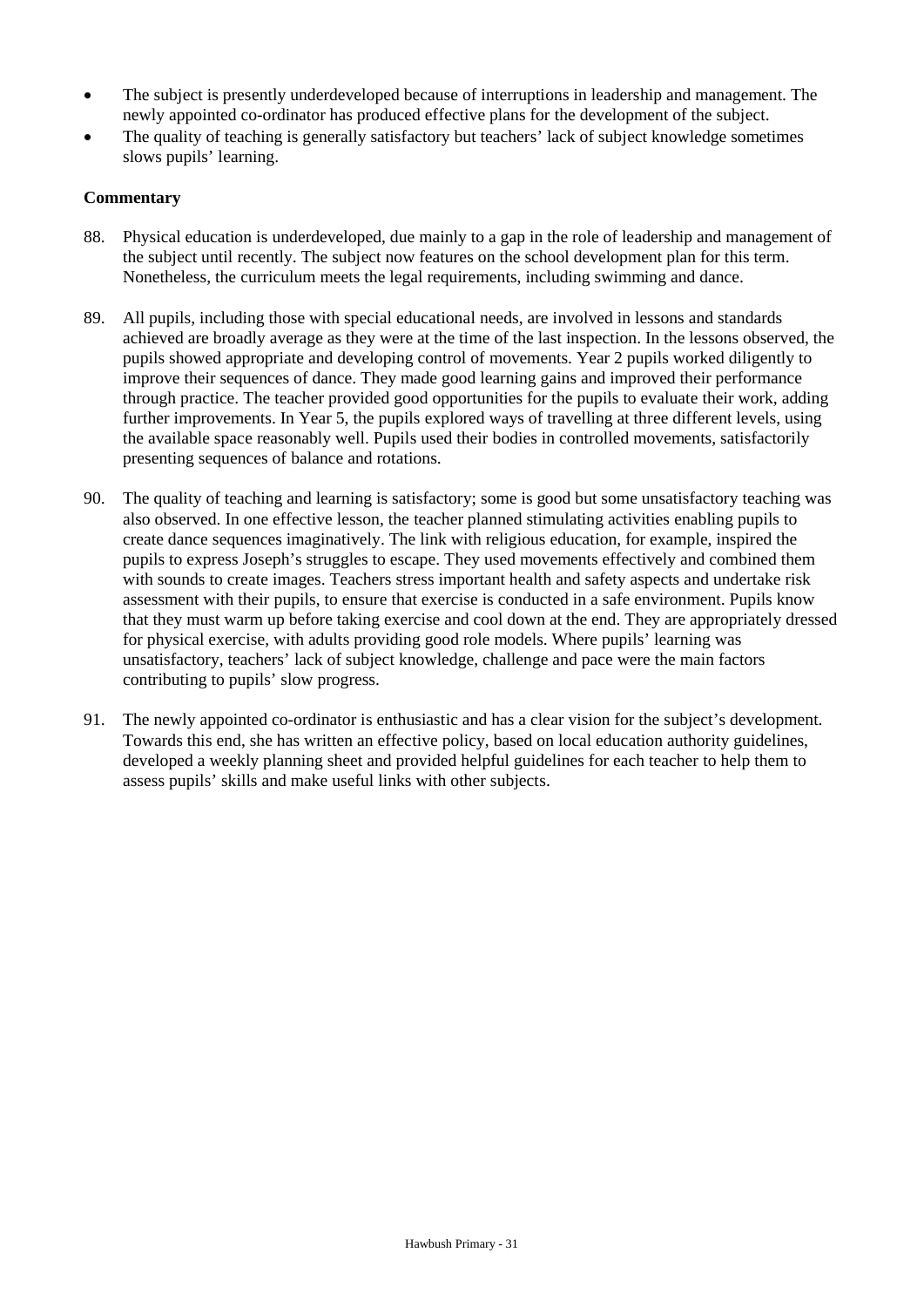# **PART D: SUMMARY OF THE MAIN INSPECTION JUDGEMENTS**

# *Inspection judgement Grade*

| The overall effectiveness of the school                              |  |
|----------------------------------------------------------------------|--|
| How inclusive the school is                                          |  |
| How the school's effectiveness has changed since its last inspection |  |
| Value for money provided by the school                               |  |

| <b>Overall standards achieved</b> |  |
|-----------------------------------|--|
| Pupils' achievement               |  |

| Pupils' attitudes, values and other personal qualities    |  |
|-----------------------------------------------------------|--|
| Attendance                                                |  |
| <b>Attitudes</b>                                          |  |
| Behaviour, including the extent of exclusions             |  |
| Pupils' spiritual, moral, social and cultural development |  |

| The quality of education provided by the school                  | 3              |
|------------------------------------------------------------------|----------------|
| The quality of teaching                                          | 3              |
| How well pupils learn                                            | 3              |
| The quality of assessment                                        | 3              |
| How well the curriculum meets pupils' needs                      | $\overline{4}$ |
| Enrichment of the curriculum, including out-of-school activities | 4              |
| Accommodation and resources                                      | 5              |
| Pupils' care, welfare, health and safety                         | 3              |
| Support, advice and guidance for pupils                          | 3              |
| How well the school seeks and acts on pupils' views              | $\overline{4}$ |
| The effectiveness of the school's links with parents             | 3              |
| The quality of the school's links with the community             | 3              |
| The school's links with other schools and colleges               | 3              |

| The leadership and management of the school |  |
|---------------------------------------------|--|
| The governance of the school                |  |
| The leadership of the headteacher           |  |
| The leadership of other key staff           |  |
| The effectiveness of management             |  |